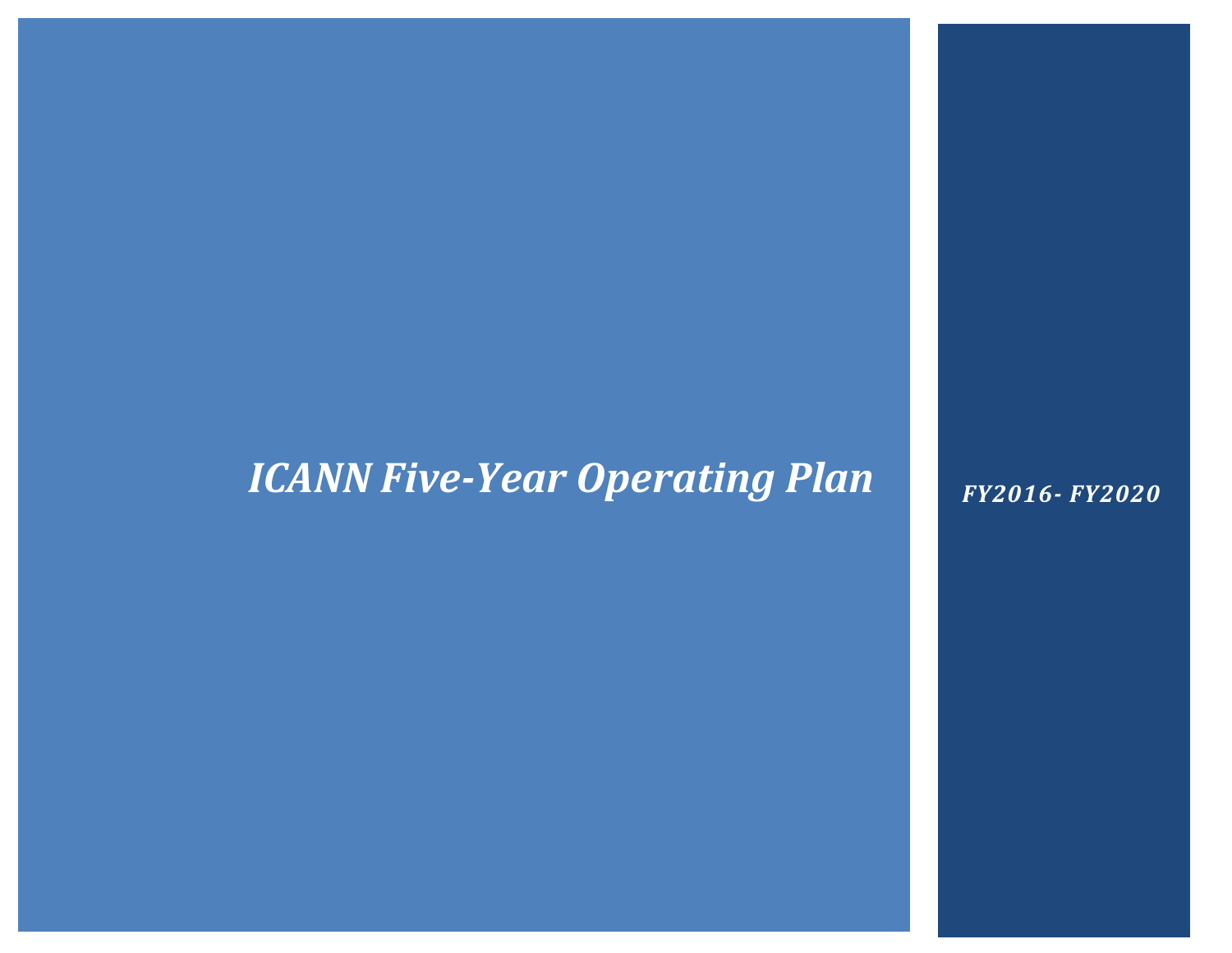### **Introduction**

ICANN developed a multi-year planning framework based on input from the ICANN community during the development of the Strategic Plan. At ICANN 51 opening remarks by Fadi Chehadé (ICANN President and CEO) included an overview of the Planning Process (link: [https://www.icann.org/presidents-corner\)](https://www.icann.org/presidents-corner). The framework includes the following three elements:

- *I. Five-Year Strategic Plan FY16-FY20*  Developed with community input, to be updated every five years, and includes vision & mission, strategic objectives, goals, key success factors, and strategic risks.
- *II. Five-Year Operating Plan* FY16-FY20 Developed with community input and to be updated annually to include: five-year planning calendar; strategic goals with corresponding key performance indicators, dependencies, five-year phasing, and list of portfolios; and five-year financial model.
- *III. Annual Operating Plan & Budget* Based and derived from the ICANN Five-Year Operating Plan and annual community input, it will include portfolios of activities that support the achievement of the goals and objectives with corresponding key performance indicators, dependencies, budgets, and projects.

The Five-Year Strategic Plan for fiscal years 2016 through 2020 (FY16-FY20) was approved by the Board and published on 14 October 2014.

[Version 1](https://www.icann.org/en/system/files/files/proposed-opplan-budget-2016-2020-10nov14-en.pdf) of the *Annual Operating Plan & Budget* was reviewed by the Board on 16 October 2014 and published for [Public Comment](https://www.icann.org/public-comments/proposed-opplan-budget-2016-2020-2014-11-11-en) from 11 November 2014 to 4 January 2015. Version 2 of the *Annual Operating Plan & Budget* includes modifications based on [public comments,](https://www.icann.org/public-comments/op-budget-fy16-2015-03-18-en) feedback received at ICANN 52 from community interactions, and management review. The Five-Year Operating Plan helps establish and communicate the roadmap to operationalize ICANN's menu of work.

ICANN acknowledges that stakeholder bandwidth and support continues to be a key dependency to meeting the goals set forth in ICANN's portfolio of work.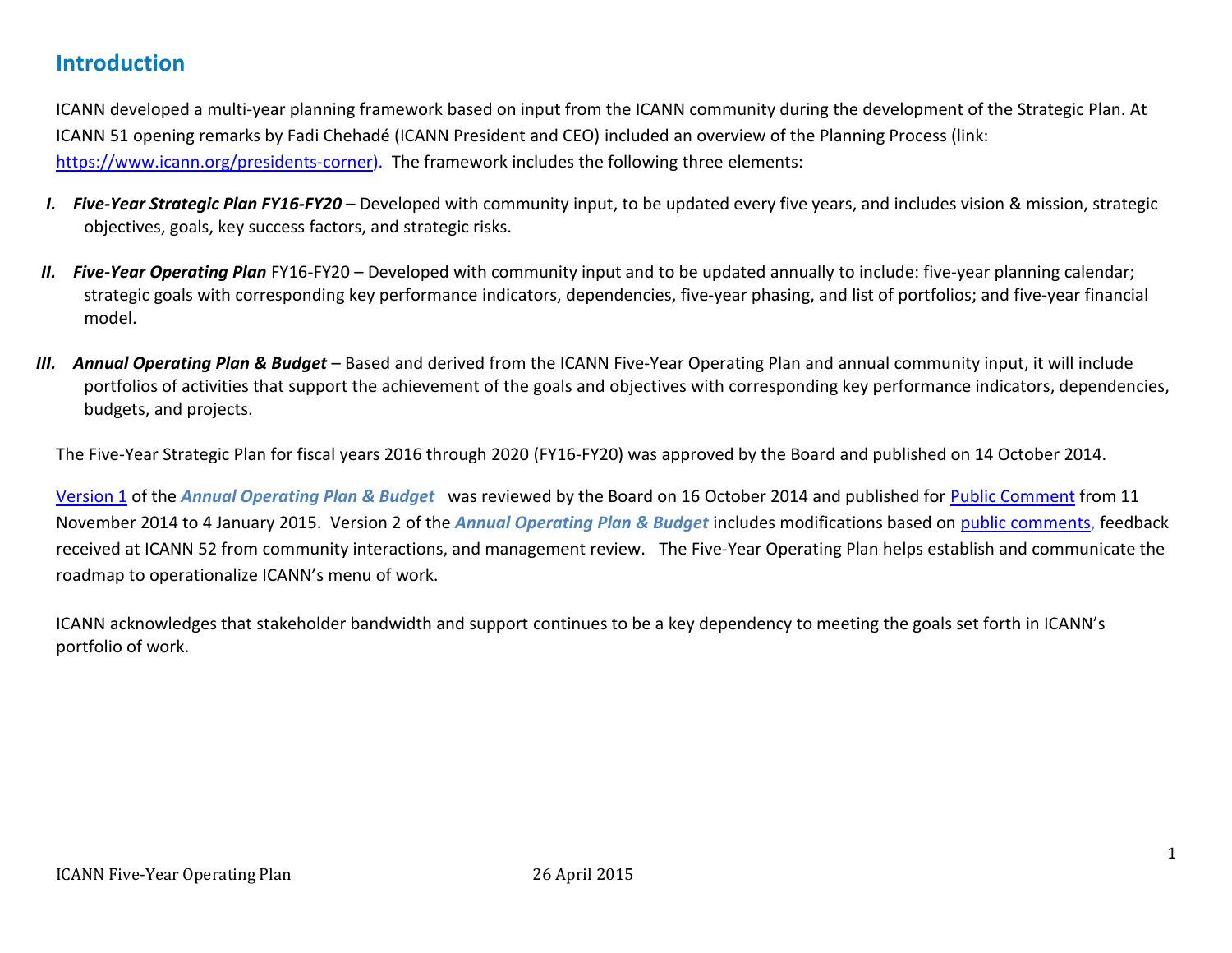## **Table of Contents**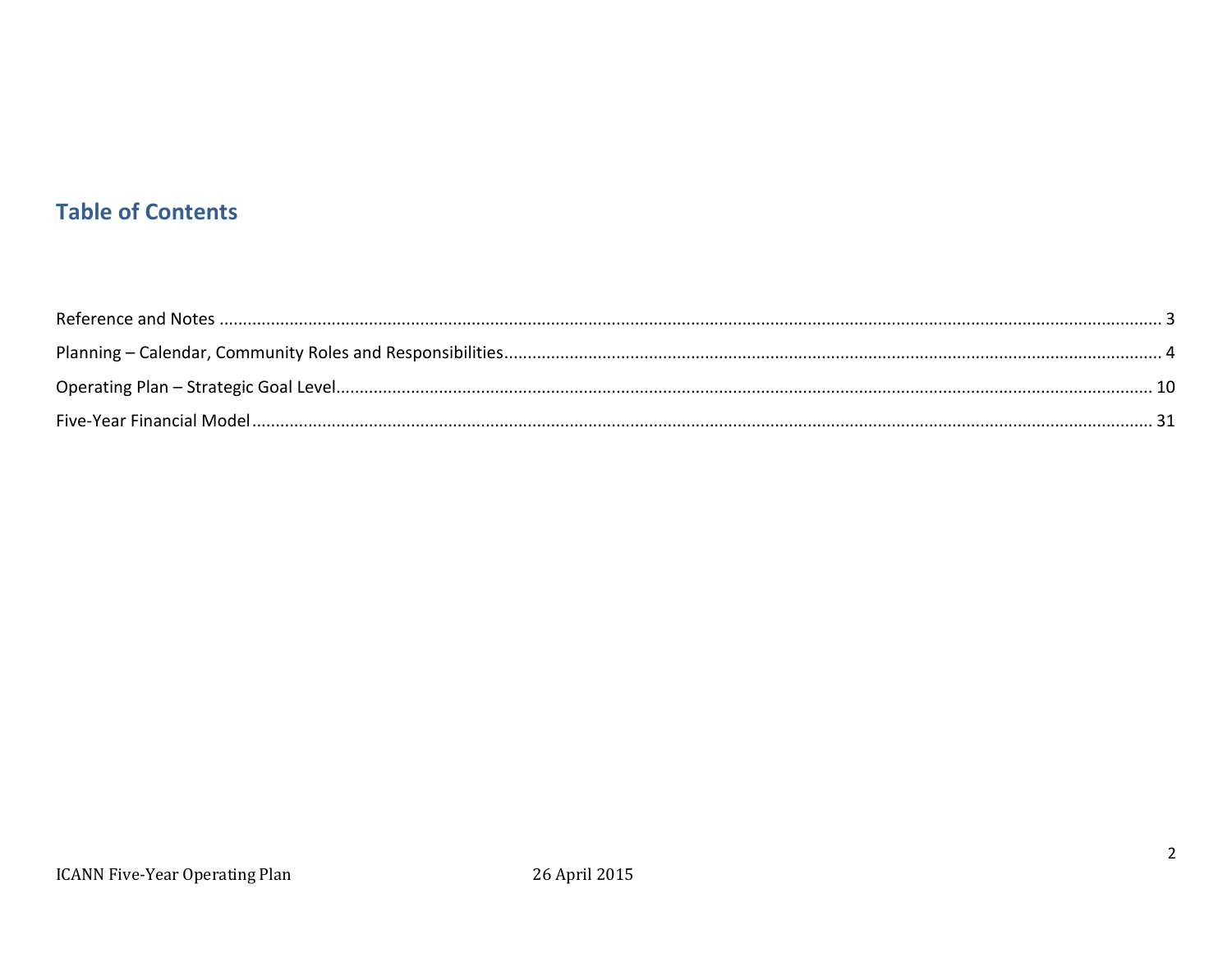## **Reference and Notes**

- **1.** The ICANN community (community) encompasses ICANN's stakeholders—including its Supporting Organizations, Advisory Committees, and Nominating Committee—the Board of Directors, and staff. ICANN's multistakeholder model, therefore, defines its community.
- **2.** ICANN [Portfolio Management System](https://features.icann.org/plan)**.** Below is a high-level composite of ICANN's work structure.



- **3.** Definition of terms can be found in the [ICANN online glossary](https://www.icann.org/resources/pages/glossary-2014-02-03-en)
- **4.** Key Performance Indicators (KPIs) may vary over time as they are refined. Typically KPI's start with:

```
\mathsf{\dot{S}} = Value of
# = Number of
% = Percentage of
```
- 5. Throughout the Five-Year Operating Plan, portfolios contain various projects that contribute to other goals (such as Portfolios in Goal 5.3 support Goal 3.3 as well).
- **6.** Goal-level risks are stated in the Five-Year [Strategic Plan.](https://www.icann.org/resources/pages/strategic-engagement-2013-10-10-en)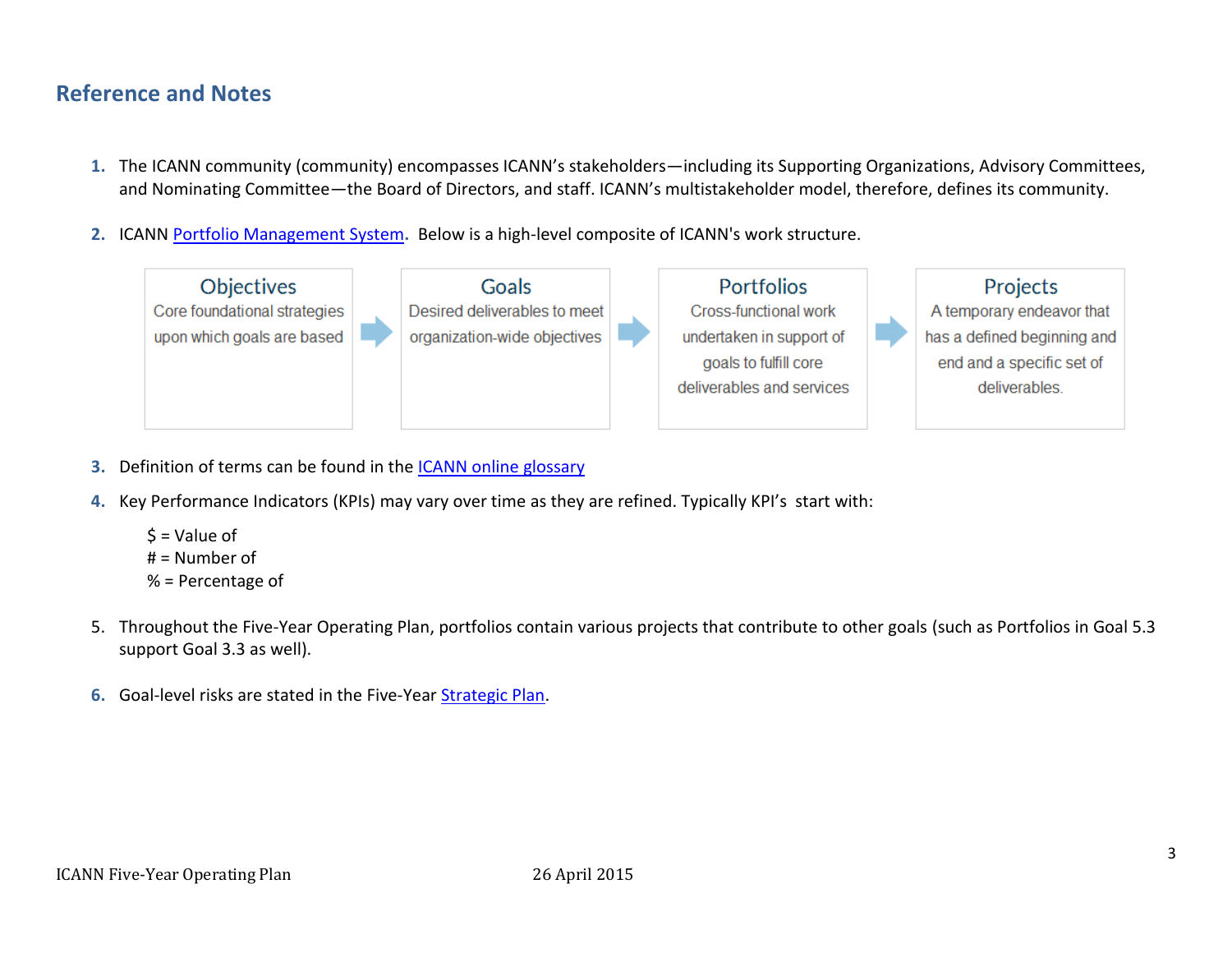**Planning – Calendar, Community Roles and Responsibilities**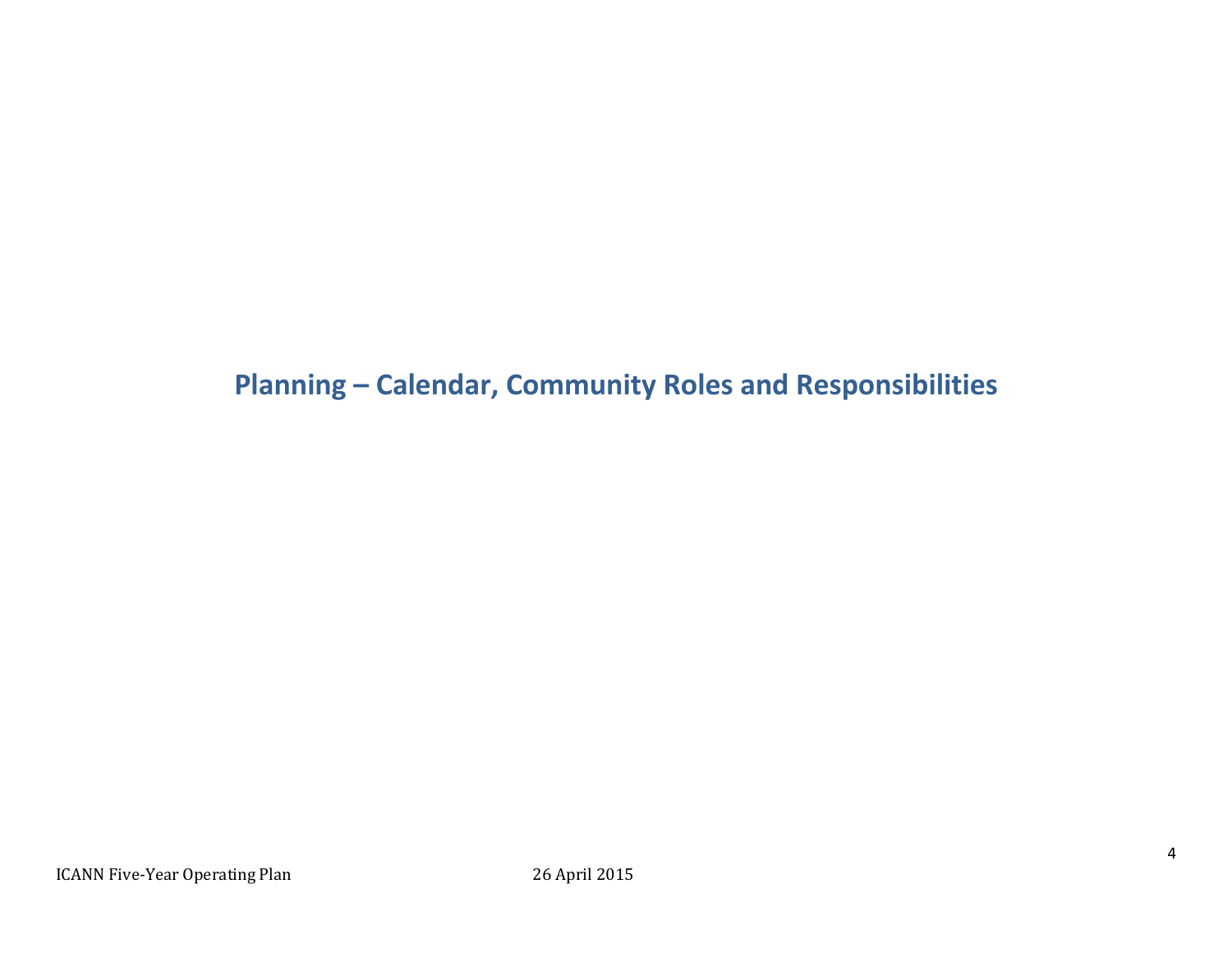The planning process requires the collaborative effort of all aspects of the ICANN community, which encompasses ICANN's stakeholders—including its Supporting Organizations, Advisory Committees, and Nominating Committee—the Board of Directors, and staff, and is part of the bottom-up multi-stakeholder process.

The calendar below depicts the involvement of the ICANN community and the timeline of the planning process.

| <b>PLANNING CALENDAR</b>                    |        |               |           |            |                        |           |               |
|---------------------------------------------|--------|---------------|-----------|------------|------------------------|-----------|---------------|
| <b>STRATEGIC PLAN<sup>(1)</sup></b>         |        |               |           |            |                        |           |               |
| Consult                                     |        |               |           |            |                        |           |               |
| Develop                                     |        |               |           |            |                        |           |               |
| Consult                                     |        |               |           |            |                        |           |               |
| Approve                                     |        |               |           |            |                        |           |               |
| 5-YR OPERATING PLAN <sup>(2)</sup>          |        |               |           |            |                        |           |               |
| Develop                                     |        |               |           |            |                        |           |               |
| Consult                                     |        | DO            |           |            |                        |           |               |
| Update                                      |        |               |           |            |                        |           |               |
| Approve                                     |        |               |           | $\bigcirc$ | O                      | ◯         |               |
| 1-YR OPERATING PLAN & BUDGET <sup>(3)</sup> |        |               |           |            |                        |           |               |
| Consult                                     |        | $\infty$      |           | $\bullet$  |                        | $\bullet$ |               |
| <b>Develop 1-Yr Operating</b>               |        |               |           |            |                        |           |               |
| Plan & Budget                               |        |               |           |            |                        |           |               |
| Consult                                     |        | DO            | <b>AO</b> | DO         | $\mathbf{O}\mathbf{O}$ | <b>AO</b> |               |
| Approve                                     |        |               |           |            |                        |           |               |
|                                             | FY '14 | <b>FY '15</b> | FY '16    | FY '17     | <b>FY '18</b>          | FY '19    | <b>FY '20</b> |
|                                             |        |               |           |            |                        |           |               |
|                                             |        | Stakeholder   | Board     | Staff      |                        |           |               |
|                                             |        |               | ◯         |            |                        |           |               |
|                                             |        |               |           |            |                        |           |               |

\_\_\_\_\_\_\_\_\_\_\_\_\_\_\_\_\_\_\_\_\_\_\_\_\_\_\_\_\_\_\_\_\_\_\_\_\_\_\_\_\_\_\_\_\_\_\_\_\_\_\_

 $<sup>(1)</sup>$  The next Strategic Planning effort for FY21 – FY25 will start in FY19.</sup>

 $^{(2)}$  The Five-Year Operating Plan will be updated annually to reflect how actual performance and recent events at the time would impact the remaining years in the then current planning cycle. The current **Five-Year Operating Plan calendar** is available on page 9.

<sup>&</sup>lt;sup>(3)</sup> The Five-Year Strategic Plan for FY16–FY20 is linked to the Five-Year Operating Plan, which informs the One-Year Operating Plan & Budget.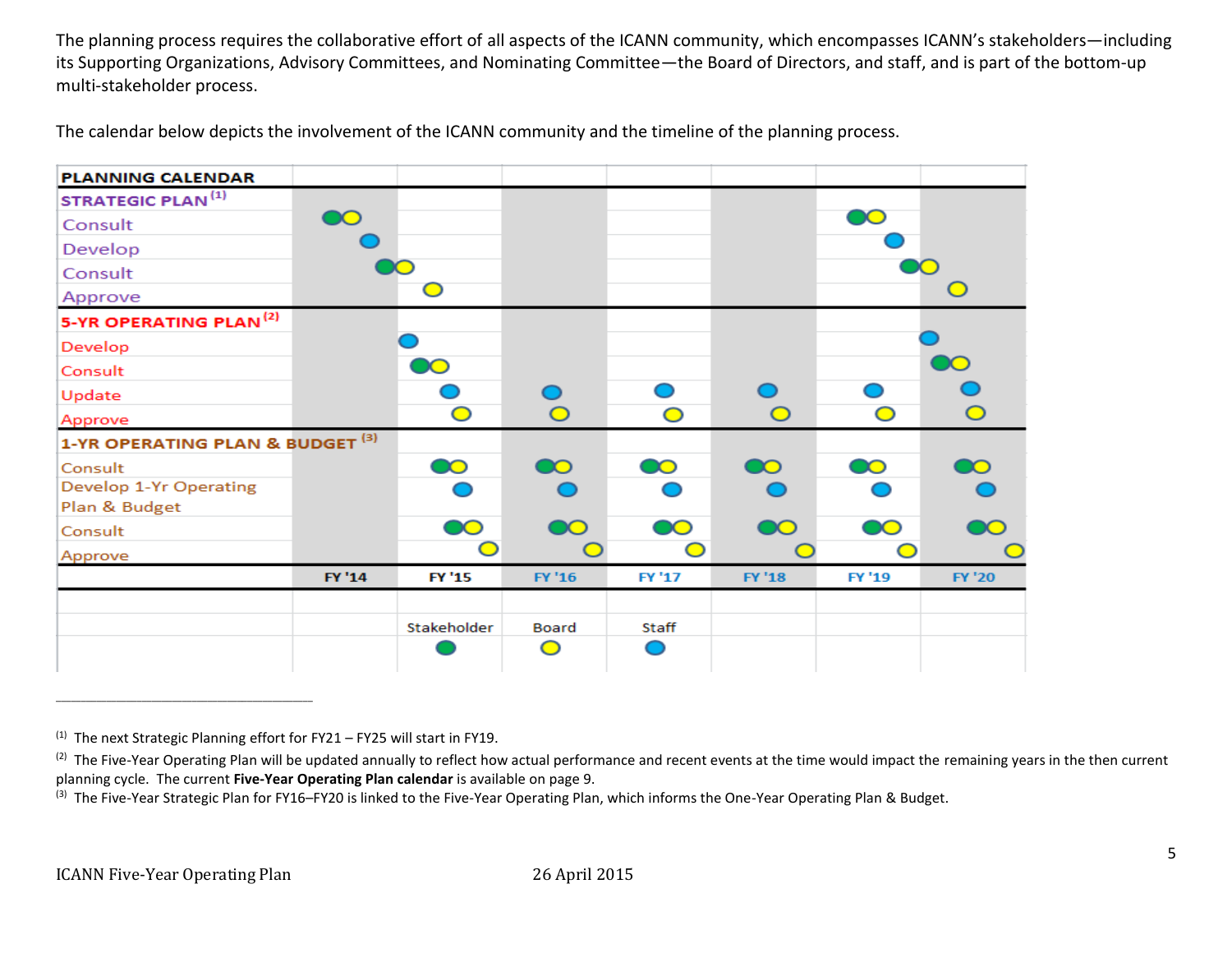The charts below propose a starting point for defining how ICANN community – Board, staff and stakeholders– will be involved in the planning process. It includes frequency of activities, supporting elements as well as roles and responsibilities.

## **Strategic Plan Process:**

|                                       |                                    |                                                                                                                                                            | <b>Community Roles and Responsibilities</b>                           |                                                                                           |                                                                                           |  |
|---------------------------------------|------------------------------------|------------------------------------------------------------------------------------------------------------------------------------------------------------|-----------------------------------------------------------------------|-------------------------------------------------------------------------------------------|-------------------------------------------------------------------------------------------|--|
| <b>Strategic</b><br>Plan <sup>1</sup> | <b>Frequency</b>                   | Supporting Elements <sup>2</sup>                                                                                                                           | <b>Staff</b>                                                          | <b>Board</b>                                                                              | <b>Stakeholders</b>                                                                       |  |
| 1. Consult                            | Once every 5<br>years <sup>3</sup> | <b>Strategic Plan Kick-off</b><br>--Accomplishments from last<br>planning cycle<br>--Environmental analysis,<br>including SWOT <sup>4</sup>                |                                                                       | Consult on key<br>challenges and<br>opportunities and<br>areas of strategic<br>importance | Consult on key<br>challenges and<br>opportunities and<br>areas of strategic<br>importance |  |
| Develop<br>2.                         | Once every 5<br>years              | Draft Strategic Plan:<br>--Accomplishments from last<br>planning cycle<br>--Environmental analysis<br>--Vision, Mission<br>--Areas of strategic importance | Develop                                                               |                                                                                           |                                                                                           |  |
| Consult<br>3.                         | Once every 5<br>years              | Public comment and other<br>engagements                                                                                                                    |                                                                       | Consult                                                                                   | Consult                                                                                   |  |
| 4. Approve                            | Once every 5<br>years              | Final Strategic Plan<br>--same as above, plus:<br>--Strategic Goals<br>-- Key Success Factors<br>(outcomes)<br>--Strategic Risks                           | Update based<br>on<br>consultations<br>and long-term<br>planning work | Approve                                                                                   |                                                                                           |  |

<sup>&</sup>lt;sup>1</sup> Five-Year Strategic Plan for FY16–FY20 is linked to the Five-Year Operating Plan, which informs the One-Year Operating Plan & Budget. The next Strategic Planning effort for FY21 – FY25 will start in FY19.

<sup>2</sup> All documents will be posted and publically available.

l

<sup>&</sup>lt;sup>3</sup> The planning cycle will begin approximately 24 months prior to the start of the next planning cycle (FY21–FY25), to allow sufficient time for key planning steps.

<sup>&</sup>lt;sup>4</sup> An important aspect of strategic planning is the environmental analysis, including assessment of Strengths and Weaknesses (internally-focused) and Opportunities and Threats (externally-focused).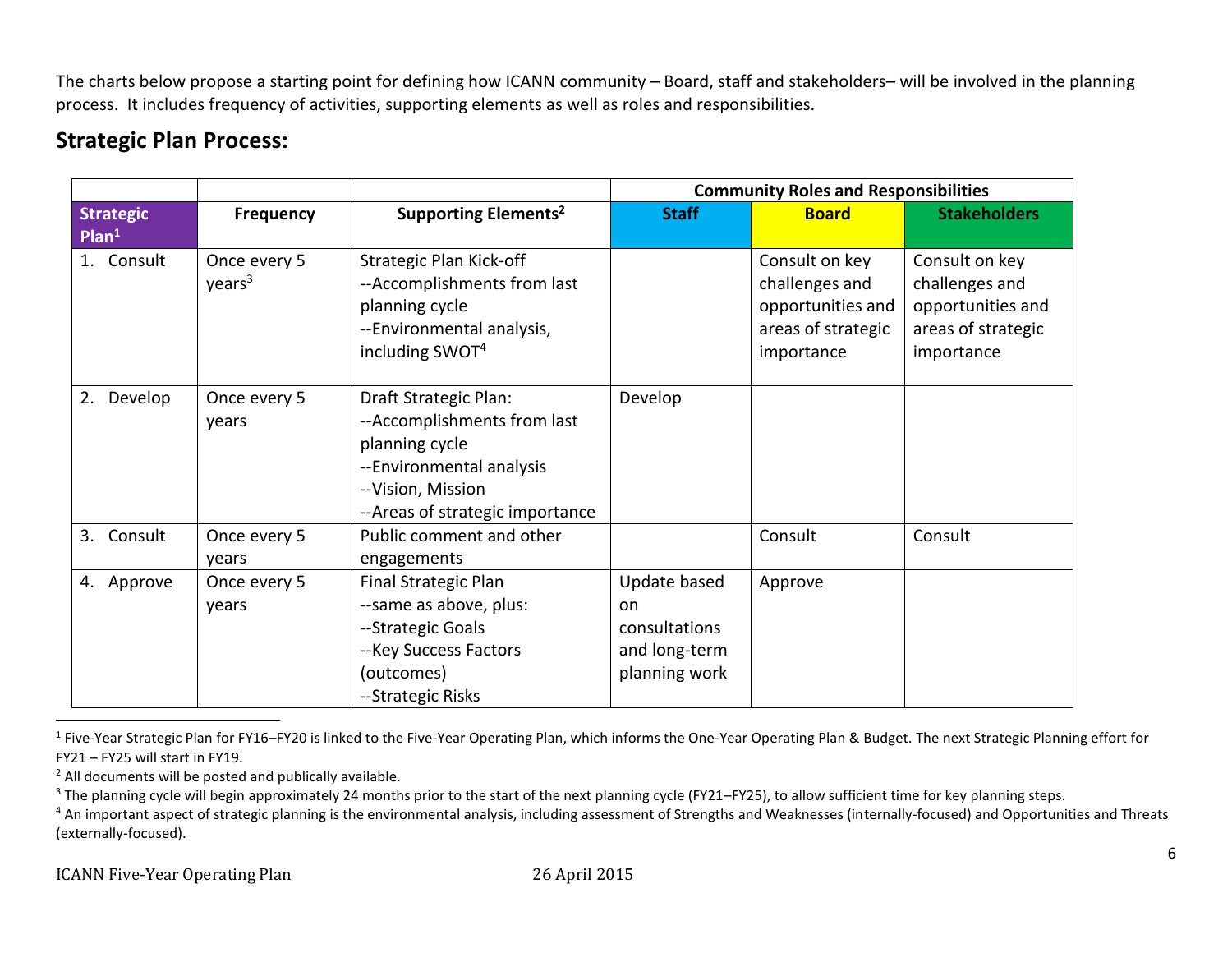## **Five-Year Operating Plan Process:**

|                                   |                  |                                          | <b>Community Roles and Responsibilities</b> |              |                     |  |
|-----------------------------------|------------------|------------------------------------------|---------------------------------------------|--------------|---------------------|--|
| <b>Five - Year</b>                | <b>Frequency</b> | <b>Supporting Elements</b>               | <b>Staff</b>                                | <b>Board</b> | <b>Stakeholders</b> |  |
| <b>Operating Plan<sup>5</sup></b> |                  |                                          |                                             |              |                     |  |
| 1. Develop                        | Once every 5     | <b>Planning Calendar</b><br>1.           | Develop                                     |              |                     |  |
|                                   | years            | <b>Five-Year Financial Model</b><br>2.   |                                             |              |                     |  |
|                                   |                  | Draft Summary of Five-Year<br>3.         |                                             |              |                     |  |
|                                   |                  | <b>Operating Plan</b>                    |                                             |              |                     |  |
|                                   |                  | -- Strategic goals with                  |                                             |              |                     |  |
|                                   |                  | corresponding key                        |                                             |              |                     |  |
|                                   |                  | performance indicators,                  |                                             |              |                     |  |
|                                   |                  | dependencies, five-year                  |                                             |              |                     |  |
|                                   |                  | phasing, and list of                     |                                             |              |                     |  |
|                                   |                  | portfolios                               |                                             |              |                     |  |
| Consult<br>4.                     | Once every 5     | Public comment and other                 |                                             | Consult      | Consult             |  |
|                                   | years            | engagements                              |                                             |              |                     |  |
| 5. Update                         | Annually         | <b>Annual Reporting</b>                  | Update based                                |              |                     |  |
|                                   |                  | --Performance as compared to             | on                                          |              |                     |  |
|                                   |                  | plan for prior fiscal year,              | consultations                               |              |                     |  |
|                                   |                  | starting with FY2016                     |                                             |              |                     |  |
|                                   |                  | --Explanation of variances               |                                             |              |                     |  |
|                                   |                  | --Required changes to Five-Year          |                                             |              |                     |  |
|                                   |                  | Operating Plan <sup>6</sup> if warranted |                                             |              |                     |  |
| 6. Approve                        | Annually         | <b>Final Summary Five-Year</b>           |                                             | Approve      |                     |  |
|                                   |                  | <b>Operating Plan</b>                    |                                             |              |                     |  |

 $\overline{\phantom{a}}$ 

<sup>&</sup>lt;sup>5</sup> The Five-Year Strategic Plan for FY16–FY20 is linked to the Five-Year Operating Plan, which informs the One-Year Operating Plan and Budget. The Five-Year Operating Plan will be updated annually to reflect how actual performance and recent events at the time will impact the remaining years in the then current planning cycle.

<sup>&</sup>lt;sup>6</sup> The Five-Year Operating Plan will be updated, when appropriate, for the remaining years within the five-year cycle. No changes to the Five-Year Strategic Plan for FY16 – FY20 are anticipated, unless a critically significant event or development is observed, such that it would have a significant impact on the strategy for the remainder of the five-year cycle.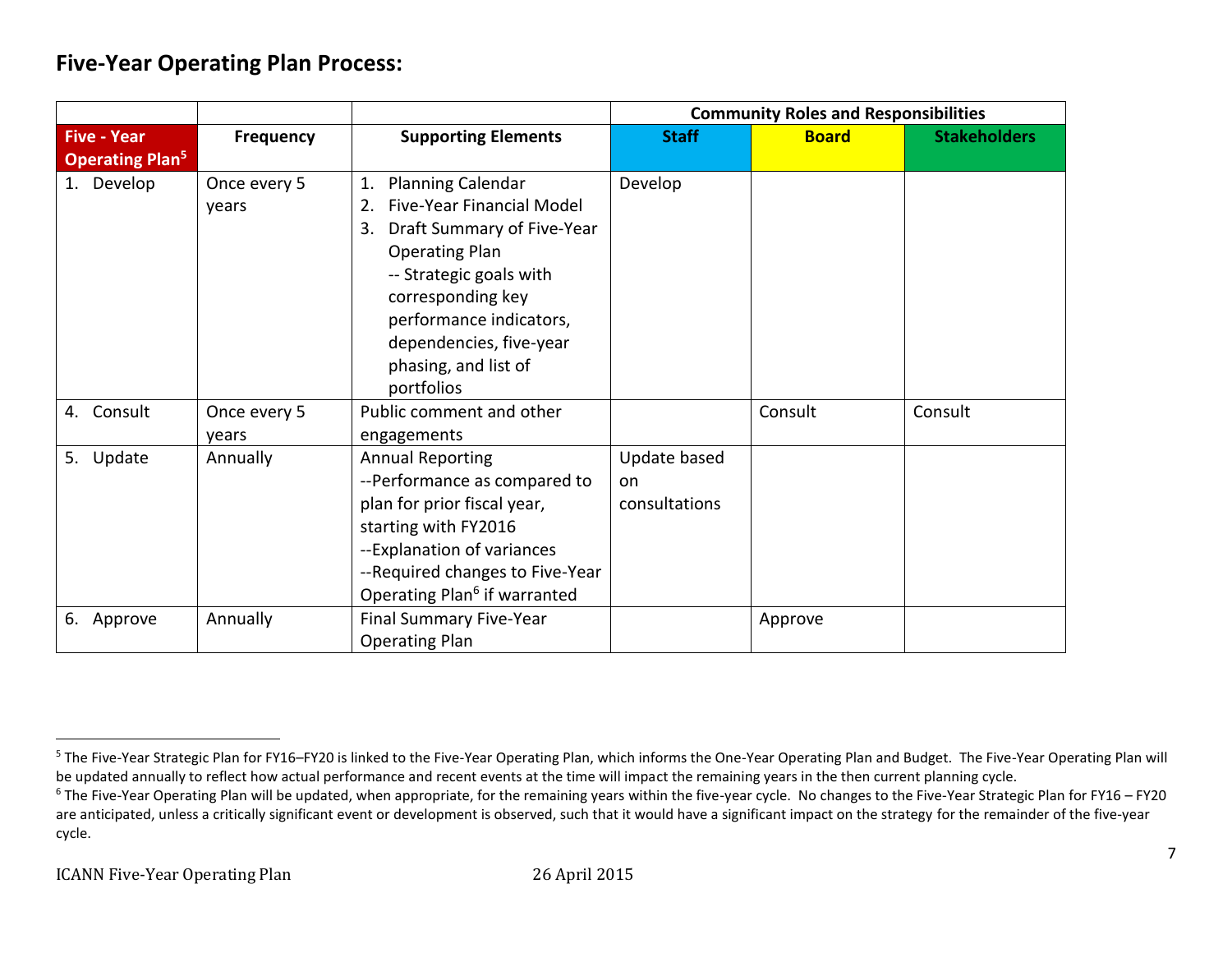## **Annual Operating Plan & Budget Process:**

|                                                                     |           |                                                                 |                                                                                                                    | <b>Community Roles and Responsibilities</b> |                     |  |
|---------------------------------------------------------------------|-----------|-----------------------------------------------------------------|--------------------------------------------------------------------------------------------------------------------|---------------------------------------------|---------------------|--|
| <b>One Year</b><br><b>Operating Plan</b><br>& Budget <sup>7</sup>   | Frequency | <b>Supporting Elements</b>                                      | <b>Staff</b>                                                                                                       | <b>Board</b>                                | <b>Stakeholders</b> |  |
| 1. Consult                                                          | Annually  | Draft Revenue Model<br>Draft list of Initiatives<br>Engagements |                                                                                                                    | Consult                                     | Consult             |  |
| 2.<br>Develop<br>One-Year<br>Operating<br>Plan and<br><b>Budget</b> | Annually  | Draft One-Year Operating Plan<br>Draft One-Year Budget          | Develop/update<br>based on Five-<br>Year Operating<br>Plan,<br>consultations<br>and recent<br>history of<br>events |                                             |                     |  |
| 3. Consult                                                          | Annually  | Public comment and other<br>engagements                         |                                                                                                                    | Consult                                     | Consult             |  |
| Approve<br>4.                                                       | Annually  | Final One-Year Operating Plan<br>& Budget                       | Update based<br>on<br>consultations                                                                                | Approve                                     |                     |  |

 $\overline{a}$ 

<sup>&</sup>lt;sup>7</sup> Strategic Plan for FY16–FY20 is linked to the Five-Year Operating Plan, which informs the One-Year Operating Plan & Budget.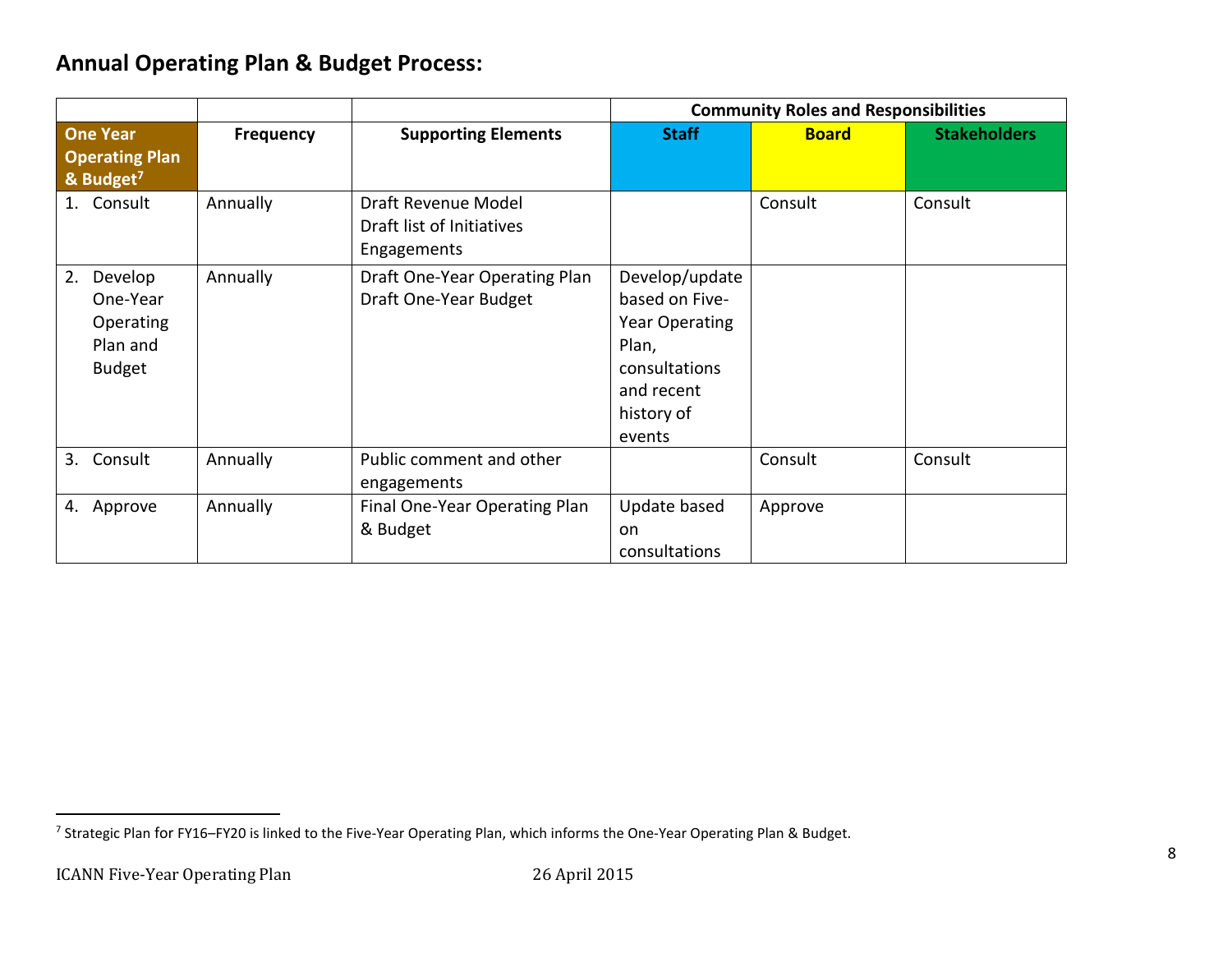## **ICANN Five–Year Operating Plan Current Calendar:**

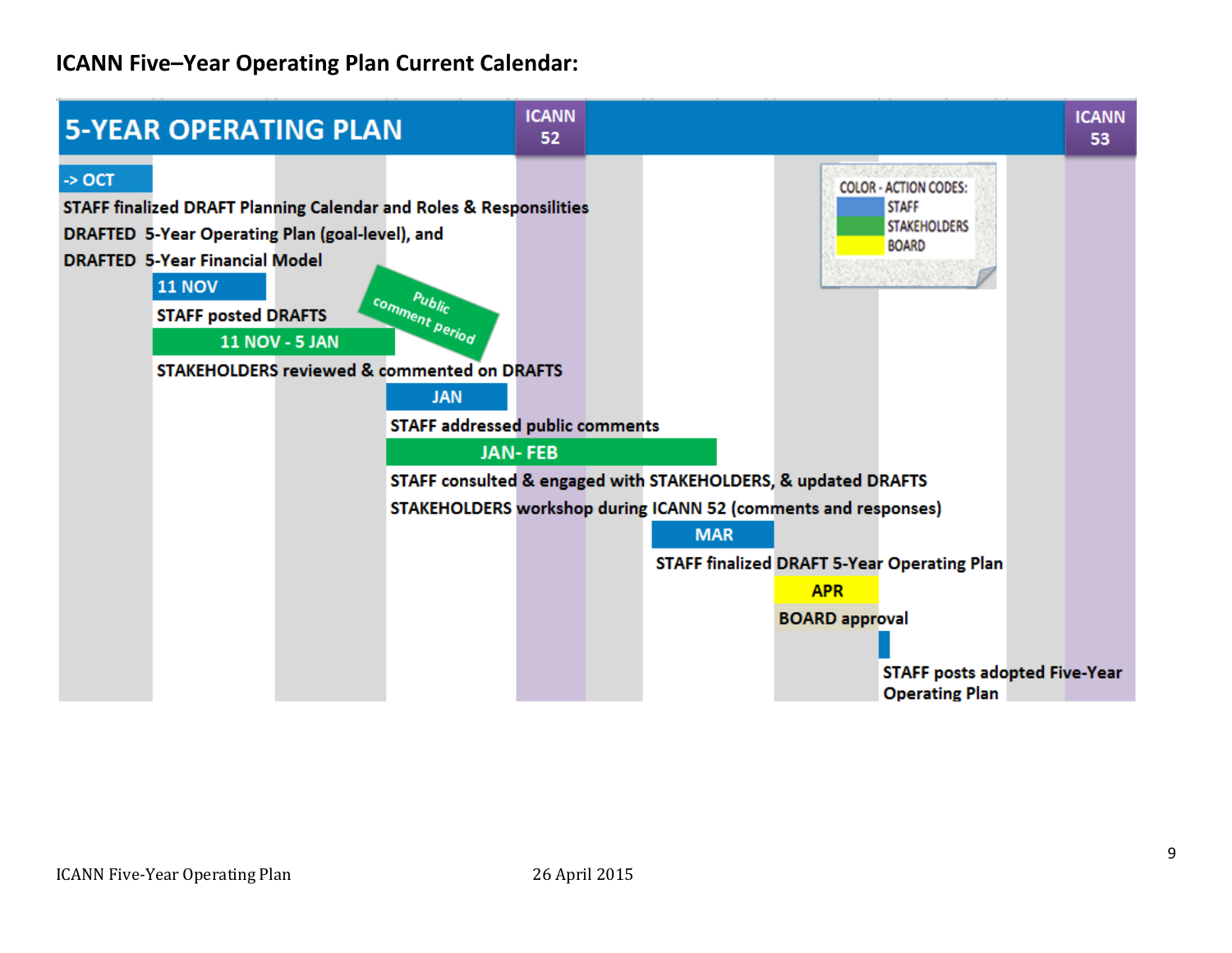## **Operating Plan – Strategic Goal Level**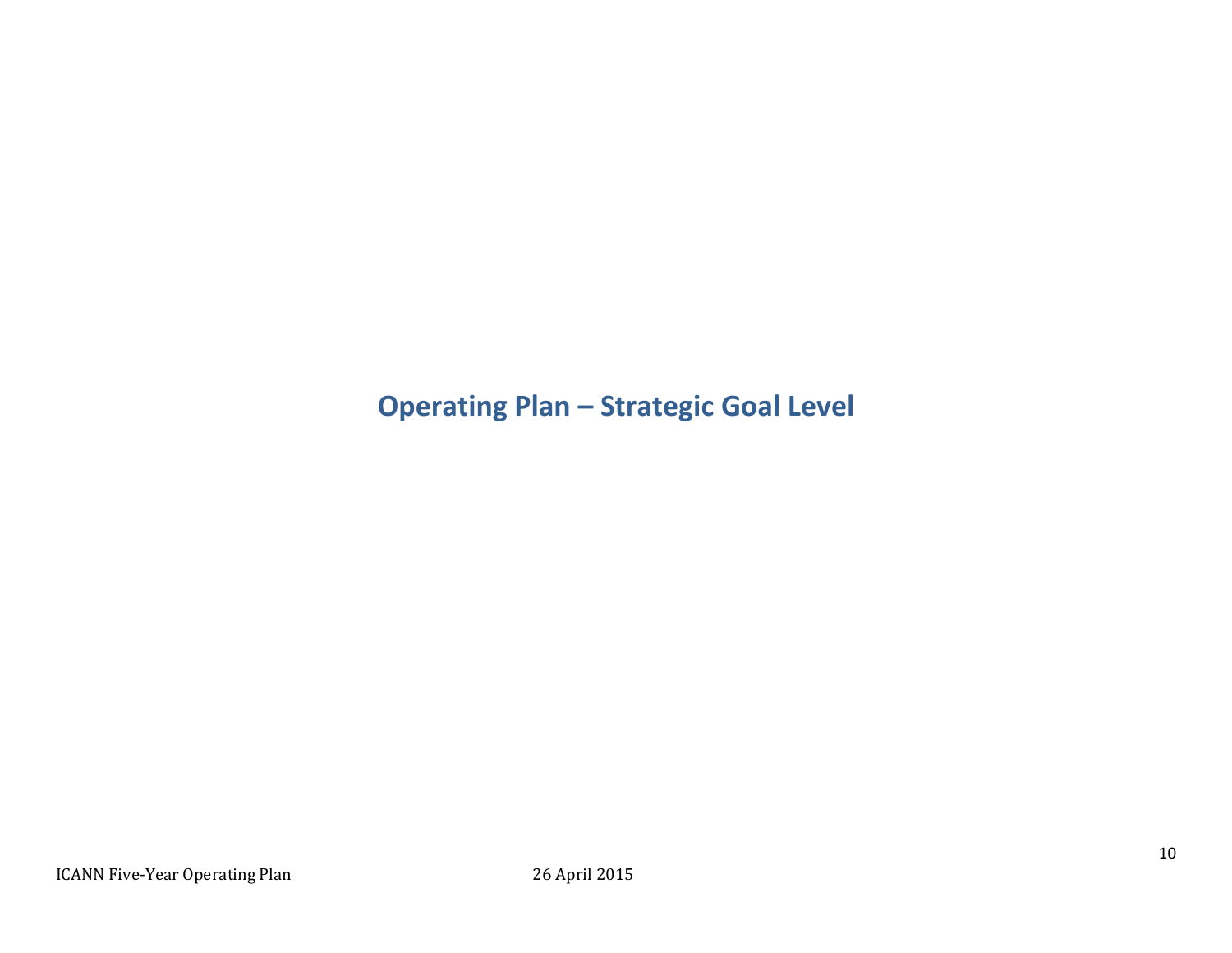## **Strategic Objective 1** - Evolve and further **globalize** ICANN.

### **Strategic Goal 1.1** Further **globalize and regionalize** ICANN functions.

#### **Portfolios:**

- 1. Raising Stakeholder Awareness of ICANN Worldwide
- 2. Engagement Planning

#### **Key Performance Indicators (Metrics):**

Stakeholder engagement index (e.g., Fellowship (new/alumni/coach/mentor); ICANN language services – timeliness, effectiveness and efficiency; Language Localization; Meetings Statistics (current statistics on newcomers, by stakeholder group); Tracking newcomers; Regional participation in SO/AC groups (data provided by Policy team - GAC data provided by Government Engagement); Stakeholder Engagement Heat map)

% of ICANN organizational functions performed across ICANN

#### **Dependencies:**

1. Sufficient funding for media tracking and communications activities to understand success in globalizing ICANN

2. Communications needs may increase/Global Stakeholder Engagement (GSE) focus may shift in event of additional round of new gTLDs during the Five-Year Operating Plan

| Phasing:    |                                                                                                                                  |
|-------------|----------------------------------------------------------------------------------------------------------------------------------|
| <b>FY16</b> | 1. Integrate global and regional communications strategies.                                                                      |
|             | 2. Comprehensive regional engagement plans and strategies covering most ICANN regions.                                           |
|             | 3. Further distribute ICANN functions at hub offices.                                                                            |
| <b>FY17</b> | 1. Sustain implementation of communications strategy.                                                                            |
|             | 2. Wide awareness raising and educational effort if supporting ICANN with another new gTLD round.                                |
|             | 3. Examine how hubs and engagement offices are supporting ICANN globalization.                                                   |
|             | <b>FY18</b>   1. Reevaluate communications strategy, refresh social media tools and reevaluate ROI from existing platforms.      |
|             | 2. Conduct mapping of community to regional engagement; implement recommendations resulting from examination of ICANN hub office |
|             | and engagement site support of ICANN globalization.                                                                              |
| <b>FY19</b> | 1. Implement integrated global and regional communications strategies in support of ICANN strategies.                            |
|             | 2. Implement improvements for global stakeholder engagement (GSE) based on community mapping in FY18.                            |
| <b>FY20</b> | 1. Conduct holistic evaluation of ongoing integrated global and regional communications strategies.                              |
|             | 2. Survey community on GSE engagement and support of community engagement at high level.                                         |
|             | 3. Implement improvements on review of GSE web, CRM tools from 2019.                                                             |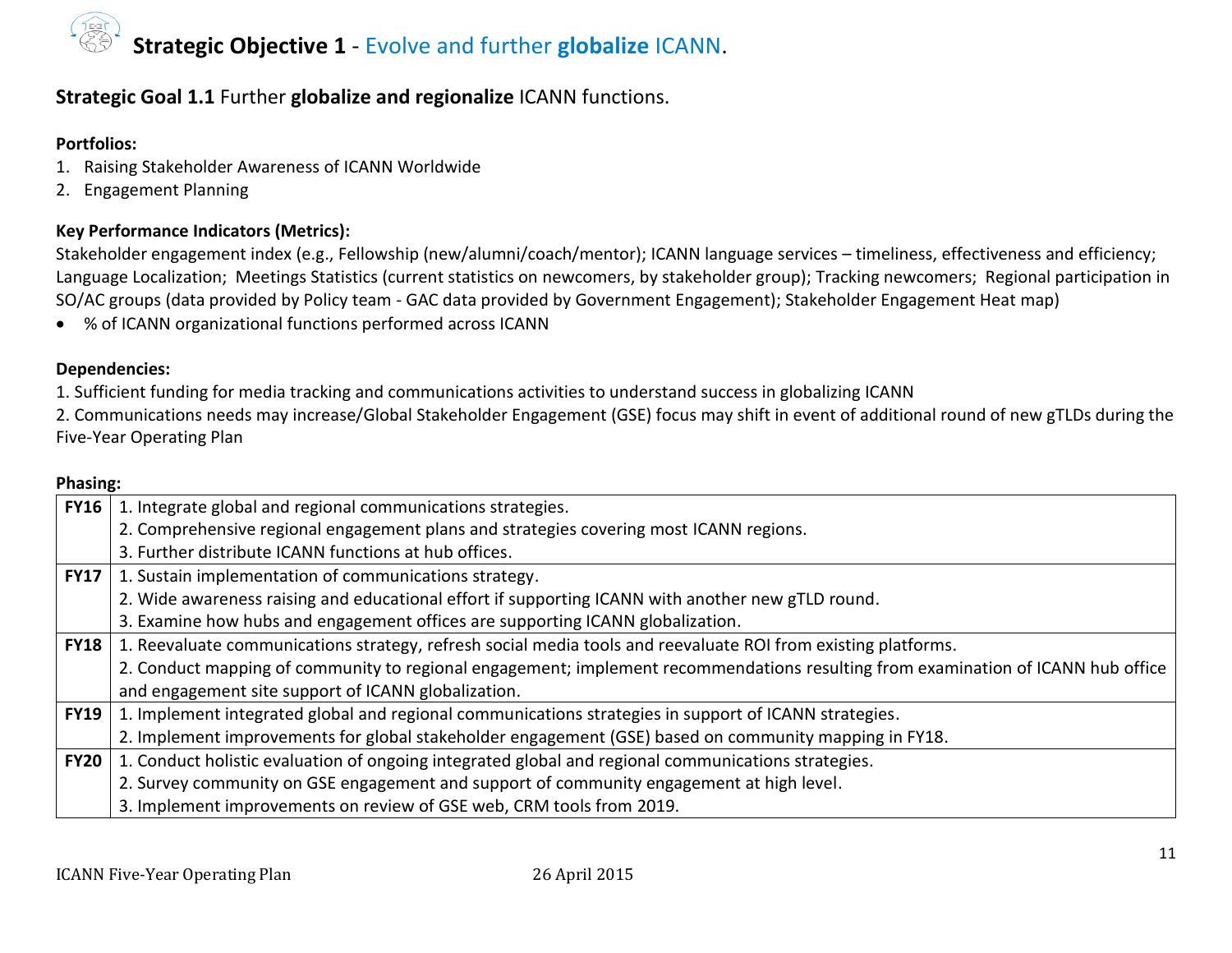

## **Strategic Objective 1** - Evolve and further **globalize** ICANN.

**Strategic Goal 1.2** Bring ICANN to the world by creating a balanced and proactive approach to **regional engagement** with stakeholders.

#### **Portfolios:**

- 1. Engage Stakeholders Regionally
- 2. Broadcast and Engage with Global Stakeholders

#### **Key Performance Indicators (Metrics):**

# of regional engagement strategies by type and status (e.g., development, implementation and maintenance)

#### **Dependencies:**

1. Retaining expertise to support ICANN's efforts across the hubs and regions in multiple languages for a diverse range of stakeholders

| <b>FY16</b> | 1. Implement global stakeholder engagement (GSE) web tools for supporting stakeholder engagement activities at regional and local level. |
|-------------|------------------------------------------------------------------------------------------------------------------------------------------|
|             | 2. Examine effectiveness of regional strategies launched in FY13-FY14.                                                                   |
| <b>FY17</b> | 1. Increase # of community participants in regional strategies and programs from FY15 levels.                                            |
|             | 2. Complete first cycle activities under regional engagement strategies and regional plan.                                               |
| <b>FY18</b> | 1. Conduct mapping of community to regional engagement.                                                                                  |
|             | 2. Kick off new regional engagement strategy cycle across community-driven regional strategies begun in FY14.                            |
|             | 3. Enhance online ICANN meeting hubs to contribute and increase engagement during meetings.                                              |
|             | 4. Review effectiveness of ICANN web tools for supporting globalization and regionalization for community.                               |
| <b>FY19</b> | 1. Implement improvements for GSE based on community mapping in FY18.                                                                    |
|             | 2. Increase participation of active participants across technical community, civil society, governments and business stakeholders.       |
| <b>FY20</b> | 1. ICANN participants cover all regions.                                                                                                 |
|             | 2. Achieve participation from all sectors of community and increase in contributions to ICANN policy development.                        |
|             | 3. Survey community on GSE engagement and support of community engagement at high level.                                                 |
|             | 4. Implement improvements on review of GSE web, customer relationship management (CRM) tools from 2019.                                  |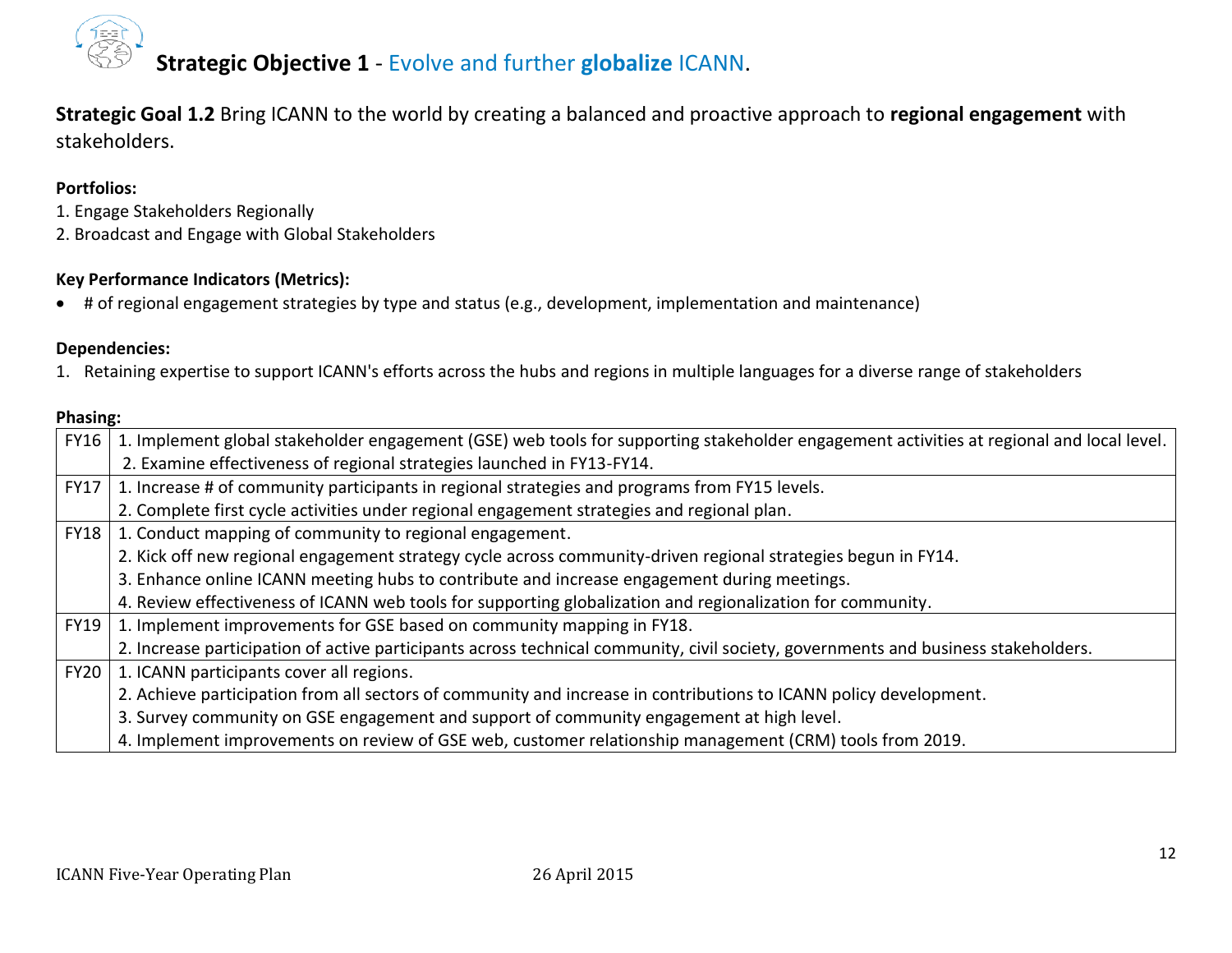

**Strategic Goal 1.3** Evolve **policy development and governance processes, structures and meetings** to be more accountable, inclusive, efficient, effective and responsive.

#### **Portfolios:**

- 1. Support Policy Development, Policy Related and Advisory Activities
- 2. Reinforce Stakeholder Effectiveness, Collaboration and Communication Capabilities
- 3. Structural Organizational Reviews
- 4. Evolving Multistakeholder Model

#### **Key Performance Indicators (Metrics):**

- # (Number) of participants in the policy development and governance processes by type, status and location
- Quality of service index (e.g., "active" participants in policy development calls and meetings; # of publication subscribers/readers in "print" and on web; # of public comments submitted in ICANN Public Forums; Twitter Subscribers & Tweets; etc.)

#### **Dependencies:**

1. Making available IT/Online Community Services (OCS) an integral part of ensuring that improved tools and mechanisms reach and can be accessed by our global stakeholders

- 2. Dedicated communications strategies and services will be required to ensure successful outcomes
- 3. The legal team may be called upon to provide inputs and guidance in the policy and decision-making process

| FY16        | 1. Complete a comprehensive inventory of all resources and capabilities that ICANN provides to the current stakeholder communities. |
|-------------|-------------------------------------------------------------------------------------------------------------------------------------|
|             | 2. Complete a comprehensive assessment of delivery of all resources and capabilities that are provided to the stakeholders.         |
|             | 3. Analyze, evaluate and plan for how to balance resource abilities and capabilities among stakeholders.                            |
|             | 4. Evolve Generic Names Supporting Organization (GNSO) Secretariat Pilot program into permanent support status.                     |
|             | 5. Assess implementation of Accountability and Transparency Review Team 2 (ATRT2) Recommendation 7, in preparation for ATRT3.       |
| <b>FY17</b> | 1. Complete assessment of language services capabilities for proficiency, accuracy consistency and reliability.                     |
|             | 2. Review ICANN's Language Services Policy.                                                                                         |
|             | 3. Conduct final Supporting Organization and Advisory Committee special request process.                                            |
|             | 4. Assess effectiveness and value of telecoms vendors.                                                                              |
| <b>FY18</b> | 1. Implement adopted ATRT3 recommendations.                                                                                         |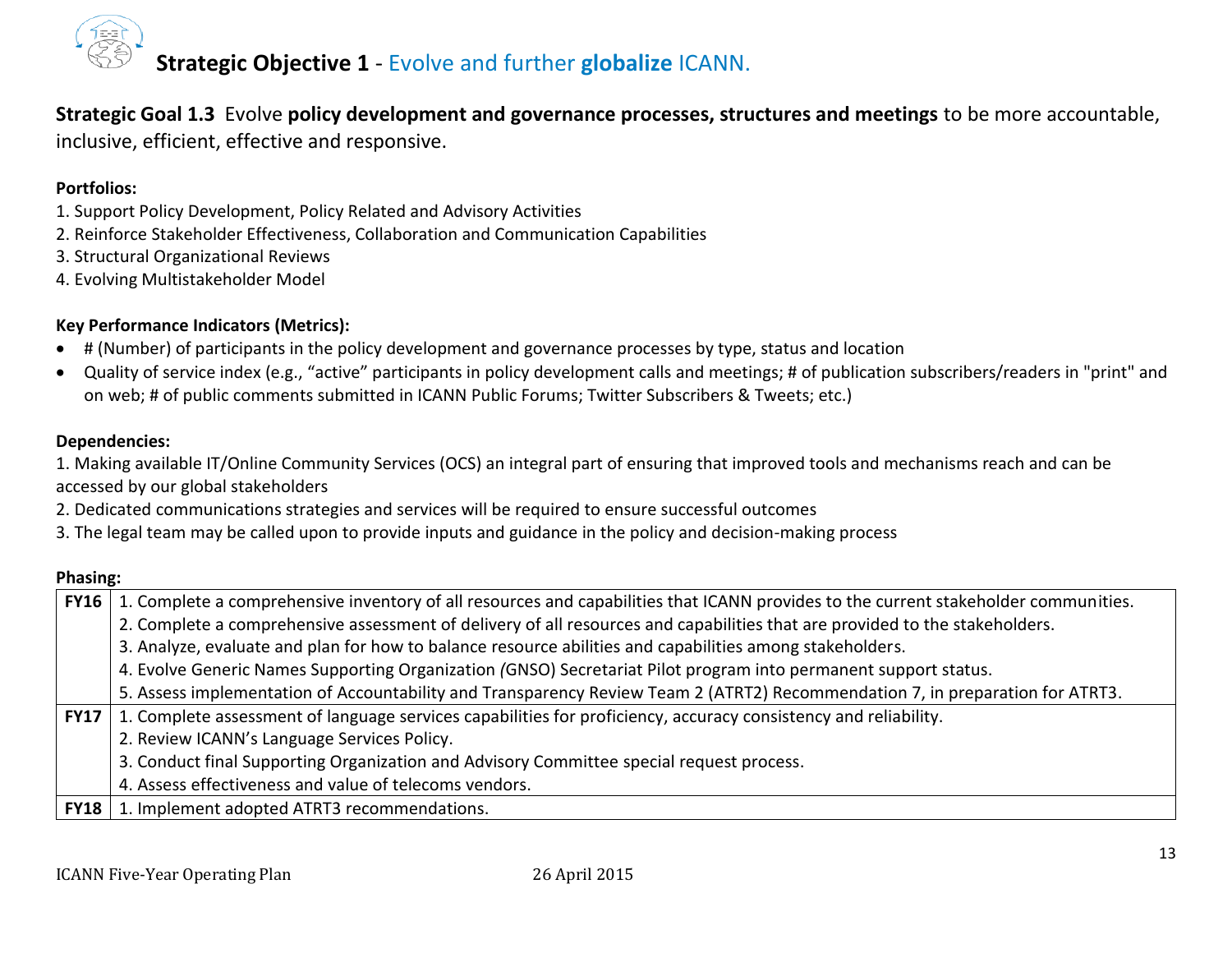|             | 2. Complete a comprehensive assessment of delivery of all resources and capabilities that are provided to the stakeholders (every two |
|-------------|---------------------------------------------------------------------------------------------------------------------------------------|
|             | years).                                                                                                                               |
|             | 3. Analyze, evaluate and plan for how to balance resource abilities and capabilities among stakeholders (every two years).            |
|             | 4. Assess progress toward five-year goal – toward wide use of improved tools and mechanisms for global participation and              |
|             | representation, including the use of remote participation to engage stakeholders from emerging regions.                               |
|             | FY19   1. Assess implementation of adopted ATRT3 recommendations in preparation for ATRT4.                                            |
| <b>FY20</b> | 1. Stakeholders and staff collaboratively using observed wide use of improved tools and mechanisms for global participation and       |
|             | representation, including the use of remote participation to engage stakeholders from emerging regions.                               |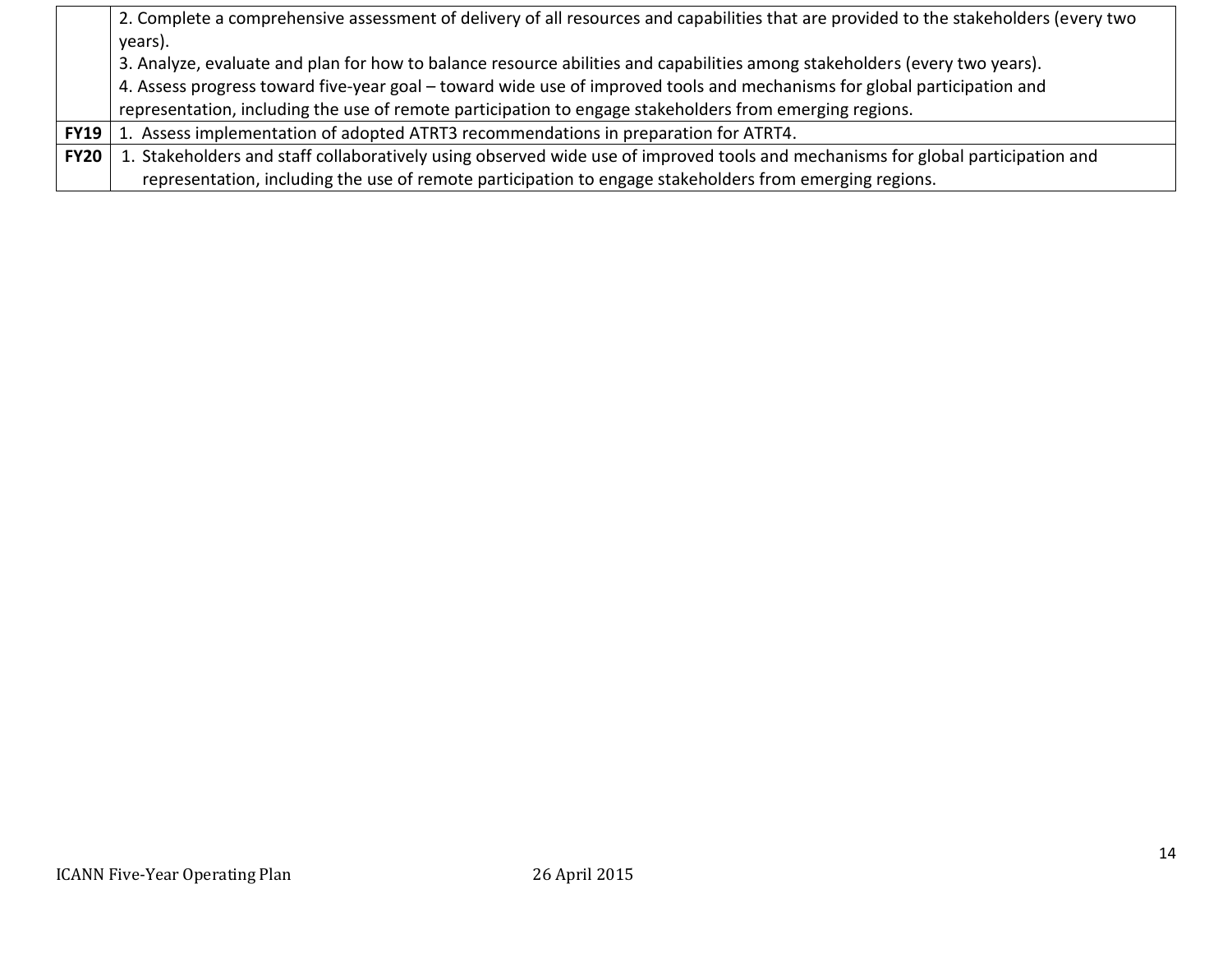## $(TLDs)$ **Strategic Objective 2** - Support a healthy, stable and resilient **unique identifier ecosystem**.

#### **Strategic Goal 2.1** Foster and coordinate a healthy, secure, **stable, and resilient** identifier ecosystem.

#### **Portfolios:**

- 1. IANA Department Operations
- 2. Root Zone Update System Enhancement
- 3. Root Server System Evolution
- 4. Advice Registry Management
- 5. Security, Stability and Resiliency of Internet Identifiers

#### **Key Performance Indicators (Metrics):**

 % of Global Domains Divisions (GDD) Service Level Targets met across multiple departments including GDD Operations, Customer Service and IANA

#### **Dependencies:**

- 1. IT department support
- 2. Budget availability

| <b>FY16</b> | 1. Develop and achieve community approval of all domain name system (DNS)/Unique identifiers health metrics.                       |
|-------------|------------------------------------------------------------------------------------------------------------------------------------|
|             | 2. Develop and achieve community approval of the stability and resiliency exercises specified.                                     |
|             | 3. Develop and achieve community approval of the ICANN legitimacy survey designed.                                                 |
|             | 4. Collaborate with community to reduce gap of IPv6 and DNSSEC deployment by 5% year over year (YoY).                              |
|             | 5. Develop and achieve community approval of the Identifier registration data access/update system requirements specified.         |
| <b>FY17</b> | 1. All DNS/Unique identifiers health metrics V1 implemented and baselines posted.                                                  |
|             | 2. Stability and resiliency exercises implemented and baselines posted.                                                            |
|             | 3. ICANN legitimacy survey implemented and baseline posted.                                                                        |
|             | 4. Collaborate with community to reduce gap of IPv6 and DNSSEC deployment by 5% year over year (YoY).                              |
|             | 5. Prototype identifier registration data access/update system developed and tested with the community.                            |
| <b>FY18</b> | 1. All DNS/Unique identifiers health metrics V1 results reviewed and improvements to metrics as well as functions are recommended. |
|             | 2. Stability and resiliency exercises repeated, gap analysis performed, and necessary improvements made.                           |
|             | 3. ICANN legitimacy survey repeated, gap analysis performed, and necessary improvements made.                                      |
|             | 4. Collaborate with community to reduce gap of IPv6 and DNSSEC deployment by 5% year over year (YoY).                              |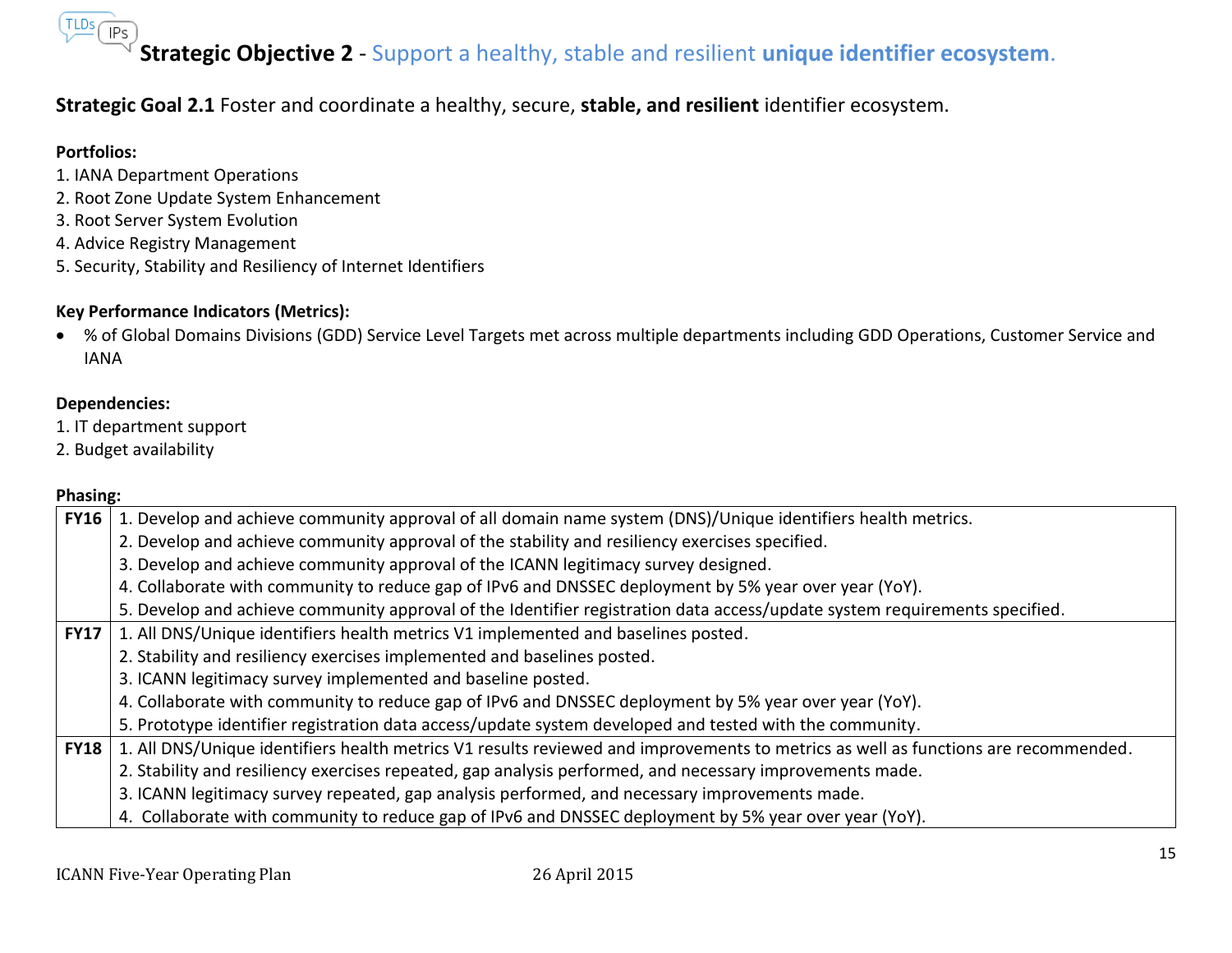|             | 5. Identifier registration data access/update system requirements revised and approved by the community.             |
|-------------|----------------------------------------------------------------------------------------------------------------------|
| <b>FY19</b> | 1. All DNS/Unique identifiers health metrics V2 implemented and baselines posted.                                    |
|             | 2. Stability and resiliency exercises repeated, gap analysis performed, and necessary improvements made.             |
|             | 3. ICANN legitimacy survey repeated, gap analysis performed, and necessary improvements made.                        |
|             | 4 Collaborate with community to reduce gap of IPv6 and DNSSEC deployment by 5% year over year (YoY).                 |
|             | 5. Revised identifier registration data access/update system implemented and beta tested by the community.           |
| <b>FY20</b> | 1. All DNS/Unique identifiers health functions recommendations implemented and V2 metrics are reviewed for progress. |
|             | 2. Stability and resiliency exercises repeated, gap analysis performed, and necessary improvements made.             |
|             | 3. ICANN legitimacy survey repeated, gap analysis performed, and necessary improvements made.                        |
|             | 4. Collaborate with community to reduce gap of IPv6 and DNSSEC deployment by 5% year over year (YoY).                |
|             | 5. Revised identifier registration data access/update system put into production.                                    |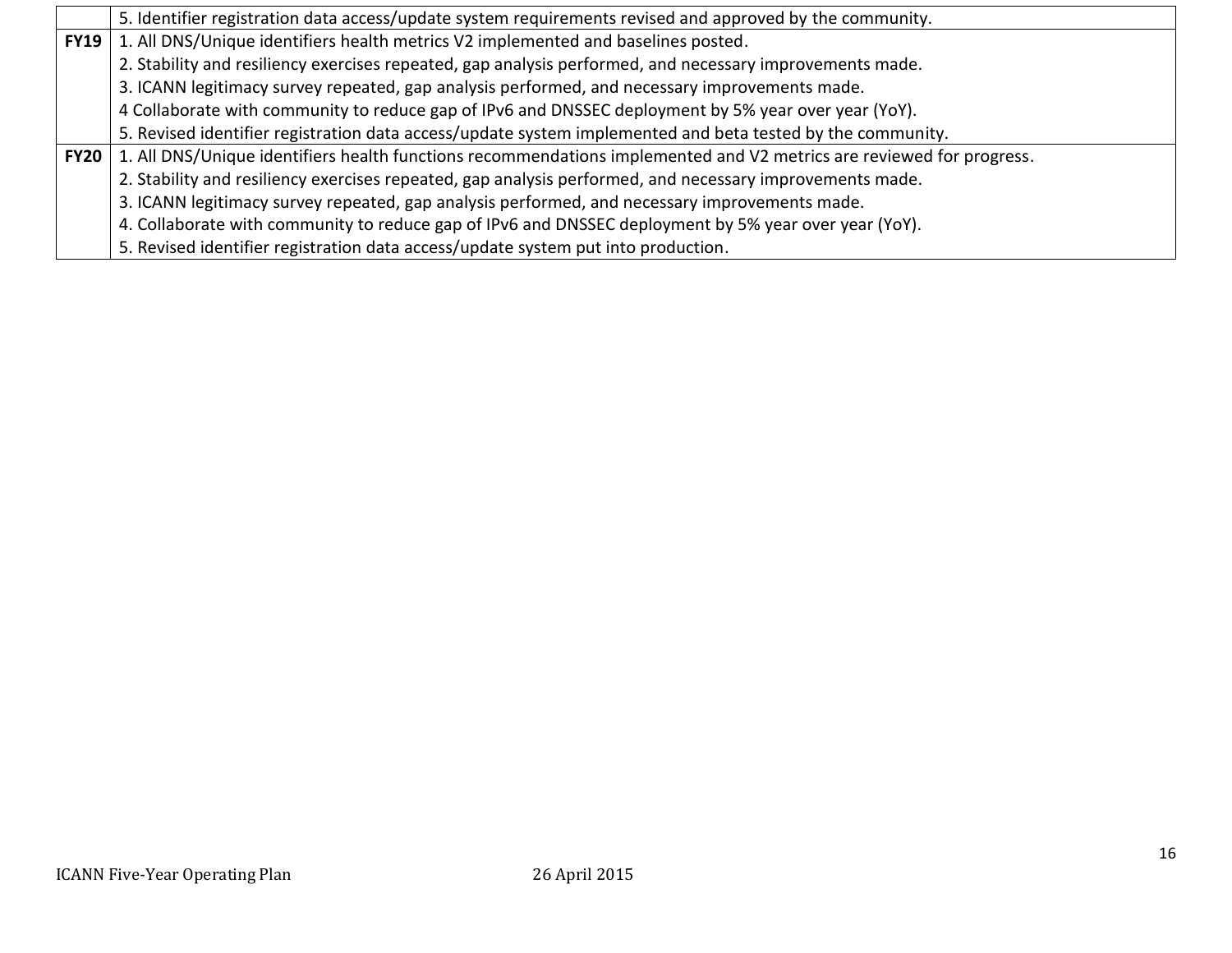## $(TLDs)$ **Strategic Objective 2 -** Support a healthy, stable and resilient **unique identifier ecosystem**.

**Strategic Goal 2.2** Proactively plan for changes in the **use of unique identifiers**, and develop **technology roadmaps** to help guide ICANN activities.

#### **Portfolios:**

- 1. WHOIS Core Function/ Service & Improvements 3. Technical Experts Group
- 2. Identifier Evolution

#### **Key Performance Indicators (Metrics):**

Technical Reputation Index will measure ICANN's reputation for technical excellence in both the ICANN and broader Internet communities.

#### **Dependencies:**

1. Budget availability

| 1. Department fully staffed.                                                              |
|-------------------------------------------------------------------------------------------|
| 2. Draft technology roadmap developed.                                                    |
| 3. Relationships with protocol/technology development organizations enhanced.             |
| 4. Ratio of registered domain names to active IP addresses base lined.                    |
| 5. Ratio of registered domain names to internet users regionally and globally base lined. |
| 1. Technology roadmap approved by community.                                              |
| 2. At least five identifier technology-related white papers are published.                |
| 3. Demonstrate growth in ratios in developing regions.                                    |
| 1. Implementation of year one of technology roadmap done.                                 |
| 2. At least two additional identifier technology-related white papers are published.      |
| 3. Demonstrate growth in ratios in developing regions.                                    |
| 1. Implementation of year two of technology roadmap done.                                 |
| 2. Additional identifier technology-related white papers are published.                   |
| 3. Demonstrate growth in ratios in developing regions.                                    |
| 1. Review of technology roadmap and recommendations received.                             |
| 2. Implementation of year three of technology roadmap done.                               |
| 3. Additional identifier technology-related white papers are published.                   |
| 4. Demonstrate growth in ratios in developing region.                                     |
|                                                                                           |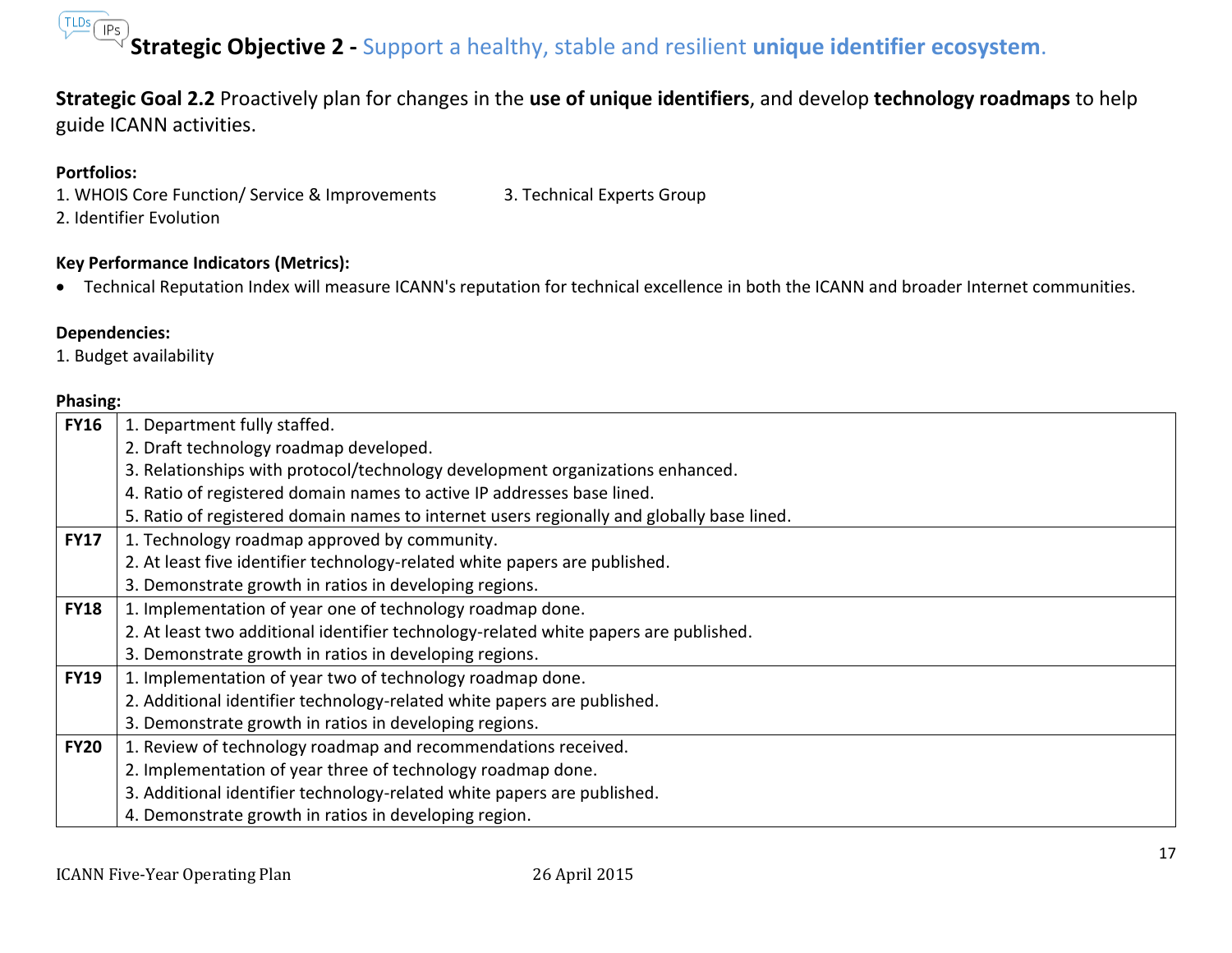# **Strategic Objective 2** - Support a healthy, stable and resilient **unique identifier ecosystem**.

#### **Goal 2.3** Support the evolution of the domain name marketplace to be **robust, stable and trusted.**

#### **Portfolios:**  1. GDD Strategic Programs 2. GDD Operations 3. Public Safety Registrations 4. Registrant Interest Representation 5. Contractual Compliance Functions 6. Contractual Compliance Initiatives & Improvements 7. GDD Online Services Product Management 8. GDD Technical Services 9. Internationalized Domain Names 10.New gTLD Program 11. Outreach and Relationship Management with Existing and new Registry, Registrar **Community**

#### **Key Performance Indicators (Metrics):**

- Progress towards developing a Technical Reputation Index. (This Index is intended to reflect the trust and confidence of the Internet community in the Domain Name Marketplace.)
- % Service Level Targets (SLTs) met (including contractual compliance & IANA SLAs re: names)

#### **Dependencies:**

- 1. IT department support
- 2. Budget availability

| <b>FY16</b> | 1. Multistakeholder satisfaction survey baseline completed.                                        |
|-------------|----------------------------------------------------------------------------------------------------|
|             | 2. Baseline of Domain Name industry segments defined.                                              |
| <b>FY17</b> | 1. Improve multistakeholder satisfaction by reducing survey gap by at least 10% YoY.               |
|             | 2. Show stable healthy year over year (YoY) growth in the DN industry.                             |
|             | 3. Finish the current round of the New gTLD program and have agreement on the start of next round. |
| <b>FY18</b> | 1. Improve multistakeholder satisfaction by reducing survey gap by at least 10% YoY.               |
|             | 2. Show stable healthy YoY growth in the domain name industry.                                     |
| FY19        | 1. Improve multistakeholder satisfaction by reducing survey gap by at least 10% YoY.               |
|             | 2. Show stable healthy YoY growth in the domain name industry.                                     |
| <b>FY20</b> | 1. Improve multistakeholder satisfaction by reducing survey gap by at least 10% YoY.               |
|             | 2. Show stable healthy YoY growth in the domain name industry.                                     |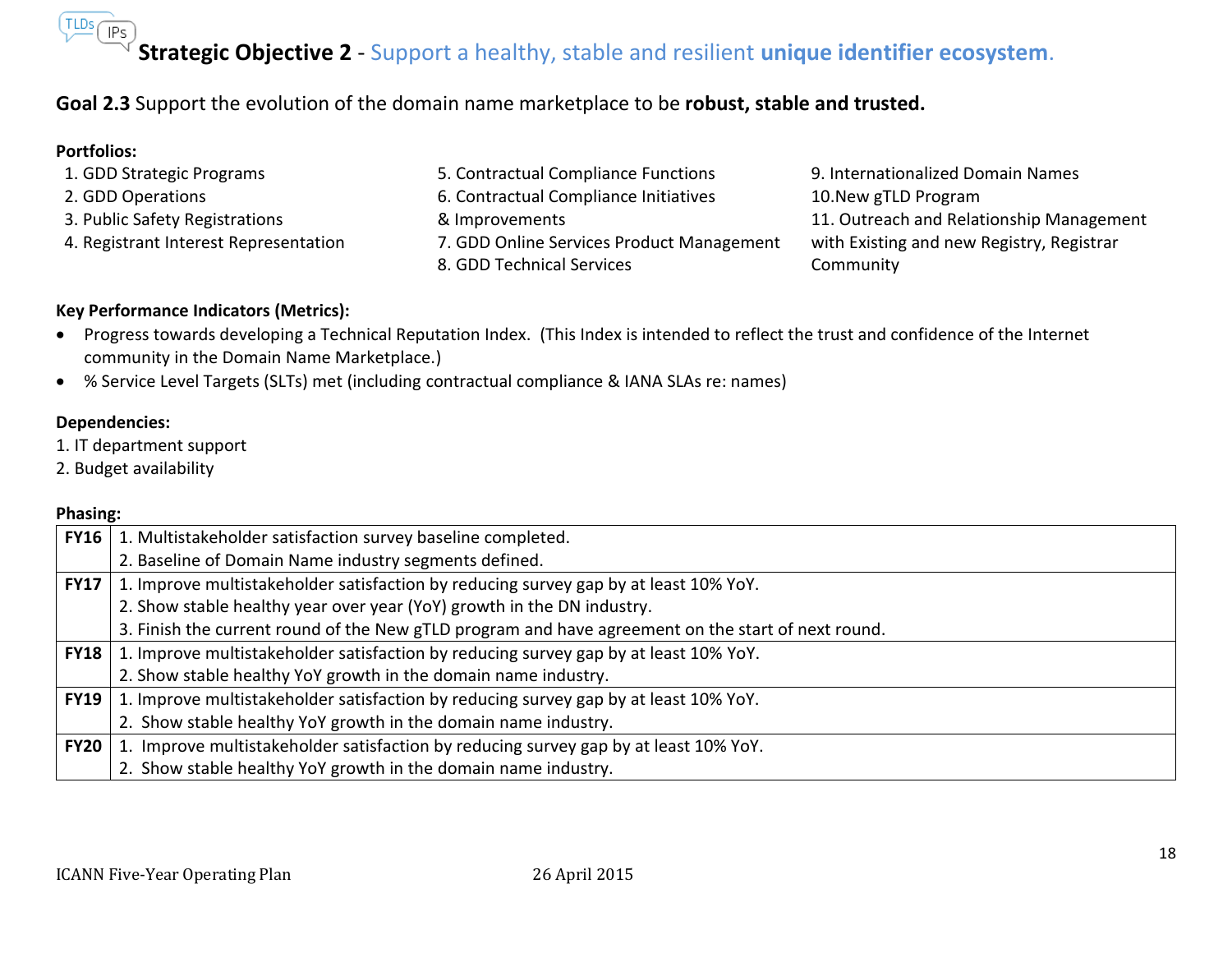## **Strategic Objective 3** - Advance **organizational, technological** and **operational excellence.**

#### **Goal 3.1** Ensure ICANN's **long-term financial accountability, stability and sustainability.**

#### **Portfolios:**

- 1. Strategic and Operating Planning
- 2. Business Excellence and Business Intelligence
- 3. Finance and Procurement
- 4. Enterprise Risk Management
- 5. Support Operations

#### **Key Performance Indicators (Metrics):**

- Financial accountability, stability & sustainability indices (composite index of ratios and metrics) including but not limited to:
- Actual to budget reserve fund balance & utilization, and financial performance metrics,
- Internal control performance indicators
- % project completion indices (with emphasis on major projects)
- % comparisons of actual to target succession plan readiness
- % comparisons of actual to target enterprise risk management roadmap achievements
- On-time delivery index of the ICANN Planning process (includes: ICANN Five-Year Strategic Plan for FY16-FY20, Five-Year Operating Plan, Annual Operating Plan & Budget, achievements and progress reporting).

#### **Dependencies:**

1. Budget availability

2. IT system implementation roadmap enabling efficiency & advancement in analytics, metric tracking/ reporting/ review, process improvement implementation, and mitigation assessment & implementation

3. Community bandwidth and focus to provide direction and feedback

| FY16   1. Refine the FY15 model – financial framework, roadmap, targets and metrics - with target to achieve within three years the foundation |
|------------------------------------------------------------------------------------------------------------------------------------------------|
| for Key Success Factors (KSFs) (outcome) supported by adequate system advancement in place.                                                    |
| 2. Align with budget availability and IT system implementation roadmap.                                                                        |
| 3. Review and obtain approval by Board, staff and stakeholders.                                                                                |
| <b>FY17</b> 1. Achieve financial roadmap targets.                                                                                              |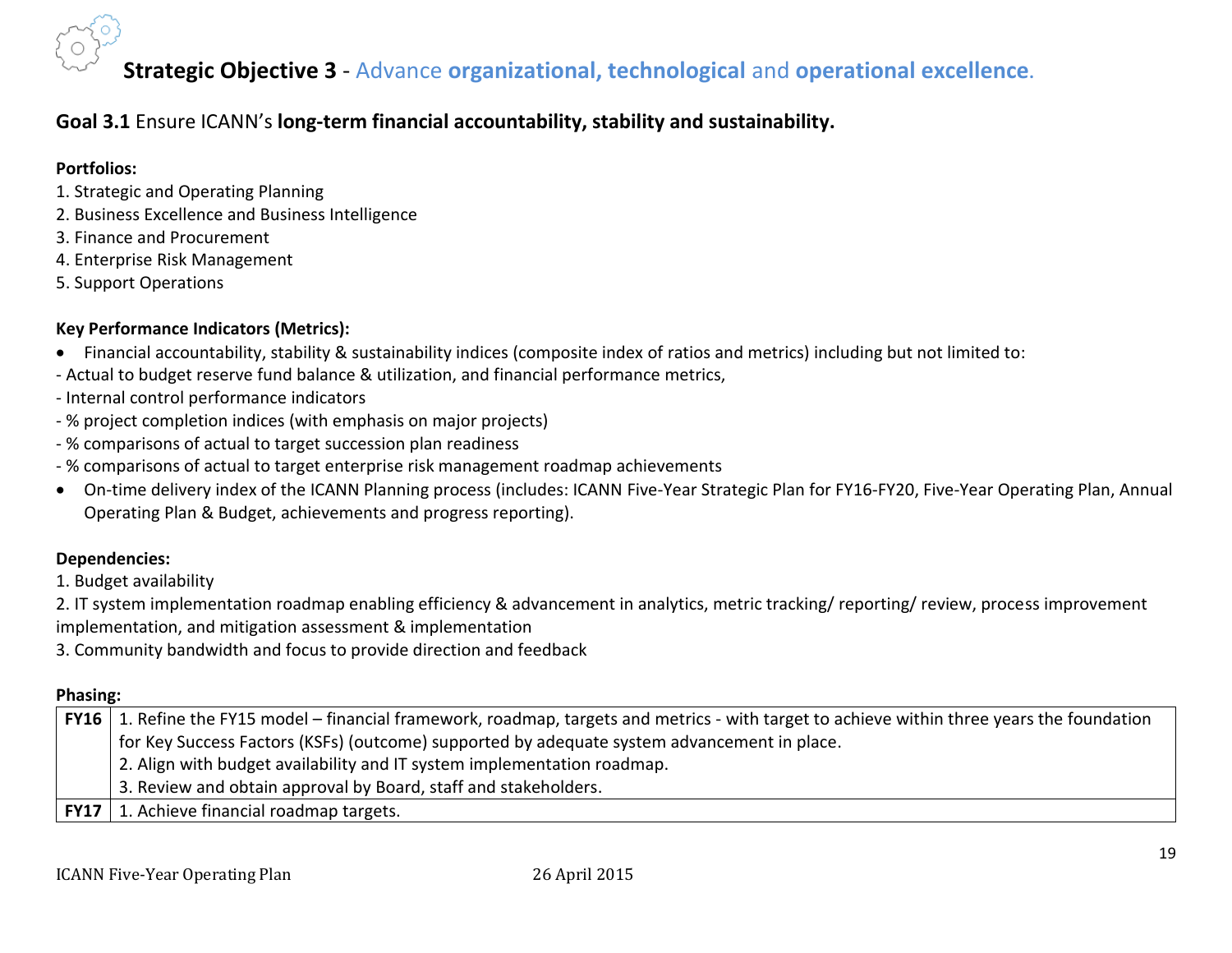|               | 2. Review operational processes for improvements.                                               |
|---------------|-------------------------------------------------------------------------------------------------|
|               | 3. Modify roadmap as needed and approved by Board, staff and stakeholders.                      |
| <b>FY18</b> 1 | 1. Achieve the foundation for KSFs (outcome) supported by adequate system advancement in place. |
|               | 2. Continue to improve and achieve elevated target performance levels as per roadmap.           |
|               | 3. Modify roadmap as needed and approved by Board, staff and stakeholders.                      |
| <b>FY19</b>   | 1. Continue to improve and achieve elevated target performance levels as per roadmap.           |
|               | 2. Modify roadmap as needed and approved by Board, staff and stakeholders.                      |
| <b>FY20</b>   | 1. Complete roadmap as planned.                                                                 |
|               | 2. Reassess and plan for future years.                                                          |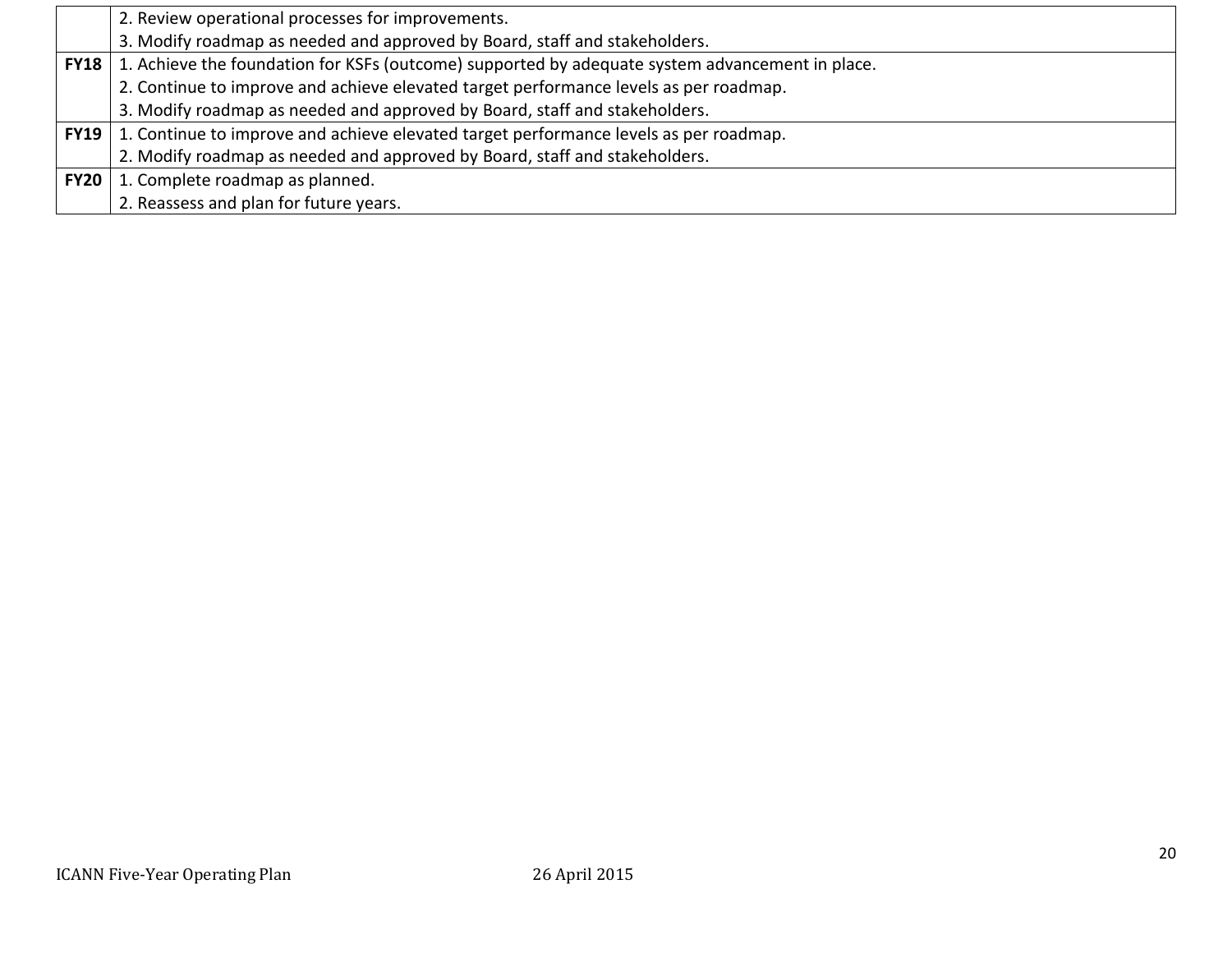## **Strategic Objective 3 -** Advance **organizational, technological** and **operational excellence.**

#### **Goal 3.2** Ensure structured **coordination of ICANN's technical resources.**

#### **Portfolios:**

- 1. Cyber Security
- 2. IT Infrastructure and Service Scaling

#### **Key Performance Indicators (Metrics):**

% of global IT infrastructure uptime (scaling from 99.9% in FY 2016 to 99.999 % in 2020 for top tier services)

#### **Dependencies:**

1. Budget availability

| <b>FY16</b> | 1. Develop and socialize a suite of uptime metrics for IT Services.                                         |
|-------------|-------------------------------------------------------------------------------------------------------------|
|             | 2. Define, divide and socialize IT services into a three-tier classification.                               |
|             | 3. Define, socialize and adopt a baseline Lean Process Capability metric for IANA functions.                |
|             | 4. Measure and record a baseline for the IANA functions.                                                    |
|             | 5. Define, develop and socialize a metric for on-time, on-budget IT projects delivery.                      |
| <b>FY17</b> | 1. Measure and record a baseline for IT Services uptime by tier.                                            |
|             | 2. Measure and compare metric for the IANA functions against baseline for YoY improvement.                  |
|             | 3. Report on metric for on-time, on-budget IT projects delivery.                                            |
| <b>FY18</b> | 1. Drive IT Services uptime for Tier 1 towards 99.99% availability.                                         |
|             | 2. Measure and compare metric for the IANA functions against baseline for YoY improvement.                  |
|             | 3. Report on metric for on-time, on-budget IT projects delivery, driving to improvement YoY on performance. |
| <b>FY19</b> | 1. Drive IT Services uptime for Tier 1 to 99.999% availability.                                             |
|             | 2. Drive uptime for Tier 2 towards 99.99% availability.                                                     |
|             | 3. Measure and compare metric for the IANA functions against baseline for YoY improvement.                  |
|             | 4. Report on metric for on-time, on-budget IT projects delivery, driving to improvement YoY on performance. |
| <b>FY20</b> | 1. Maintain IT Services uptime for Tier 1 to 99.999% availability.                                          |
|             | 2. Maintain uptime for Tier 2 to 99.99% availability or better.                                             |
|             | 3. Drive uptime for Tier 3 towards 99.9% availability or better.                                            |
|             | 4. Measure and compare metric for the IANA functions against baseline for YoY improvement.                  |
|             | 5. Report on metric for on-time, on-budget IT project delivery, driving to improvement YoY on performance.  |
|             |                                                                                                             |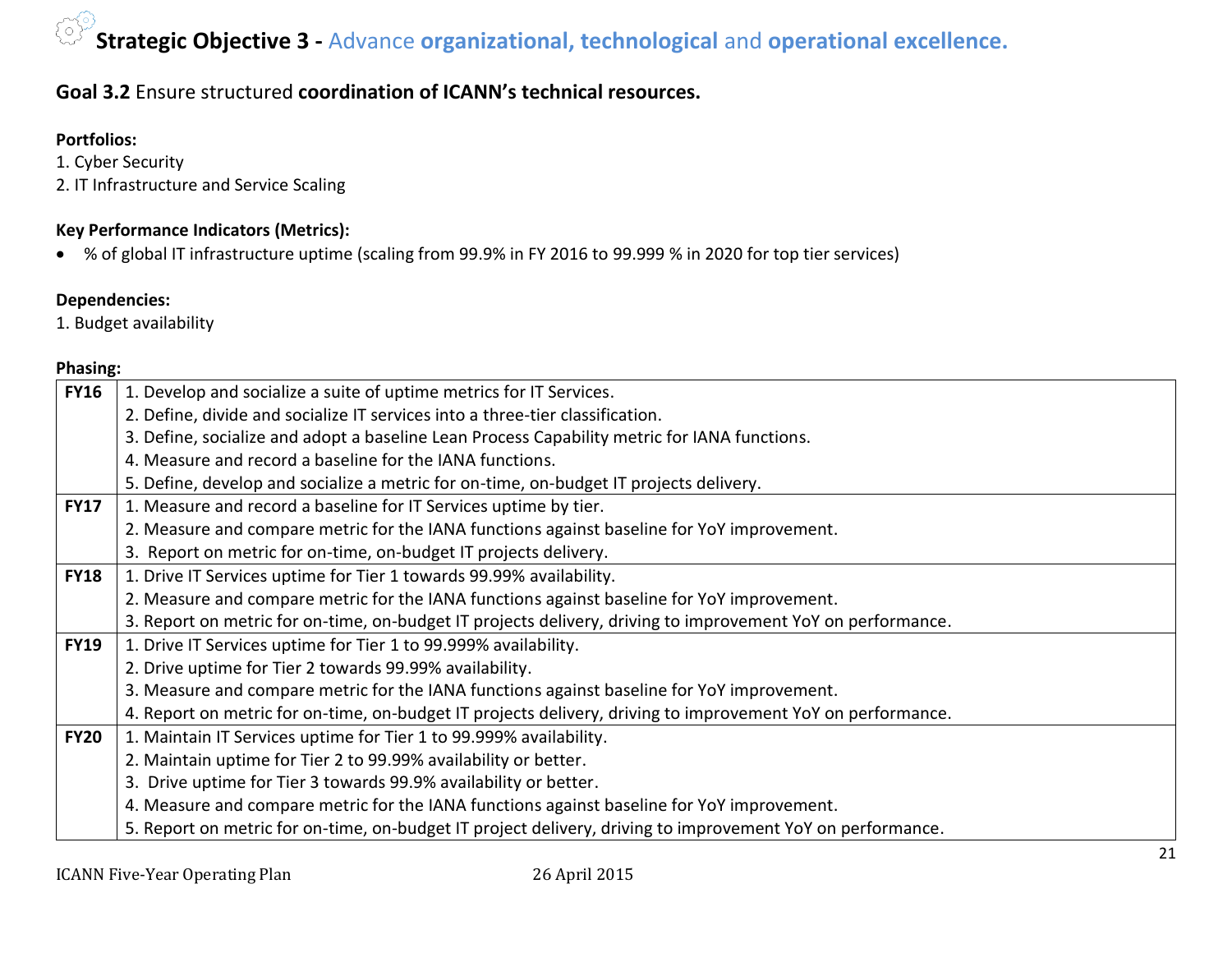

## **Strategic Objective 3 -** Advance **organizational, technological** and **operational excellence.**

#### **Goal 3.3** Develop a globally diverse **culture of knowledge and expertise** available to ICANN's Board, staff and stakeholders.

#### **Portfolios:**

- 1. Business Excellence applying EFQM methodology
- 2. Talent Management
- 3. ICANN Technical University

#### **Key Performance Indicators (Metrics):**

- % of achievement in comparison to best practice benchmark metrics of global diverse culture, and knowledge levels of Board, staff and stakeholders
- % of completion actual to target implementation milestones of global development programs to advance the knowledge and expertise of successors, key staff, all staff, Board and stakeholders

#### **Dependencies:**

1. Budget availability

2. IT system implementation roadmap enabling efficiency & advancement in analytics, metric tracking/reporting/review, process improvement implementation, and mitigation assessment & implementation

3. Community bandwidth and focus to provide direction and feedback

| <b>FY16</b> | 1. Build on the FY15 achievements related to this goal KSFs (outcome).                                                            |
|-------------|-----------------------------------------------------------------------------------------------------------------------------------|
|             | 2. Complete first internal European Foundation for Quality Management (EFQM) radar evaluation & assessment of key areas of focus, |
|             | identify gaps and developed mitigation/improvement roadmap.                                                                       |
|             | 3. Identify benchmark organizations and derive key benchmarking metrics.                                                          |
| <b>FY17</b> | 1. Key areas of focus -                                                                                                           |
|             | a. Develop and perform regular reporting of performance metrics against key benchmarking metrics.                                 |
|             | b. Create visibility of gaps to benchmarks and develop mitigation roadmap.                                                        |
|             | c. Complete gap mitigation.                                                                                                       |
| <b>FY18</b> | 1. Key areas of focus -                                                                                                           |
|             | a. Complete EFQM assessment/audit.                                                                                                |
|             | b. Close gaps by the mitigation methods.                                                                                          |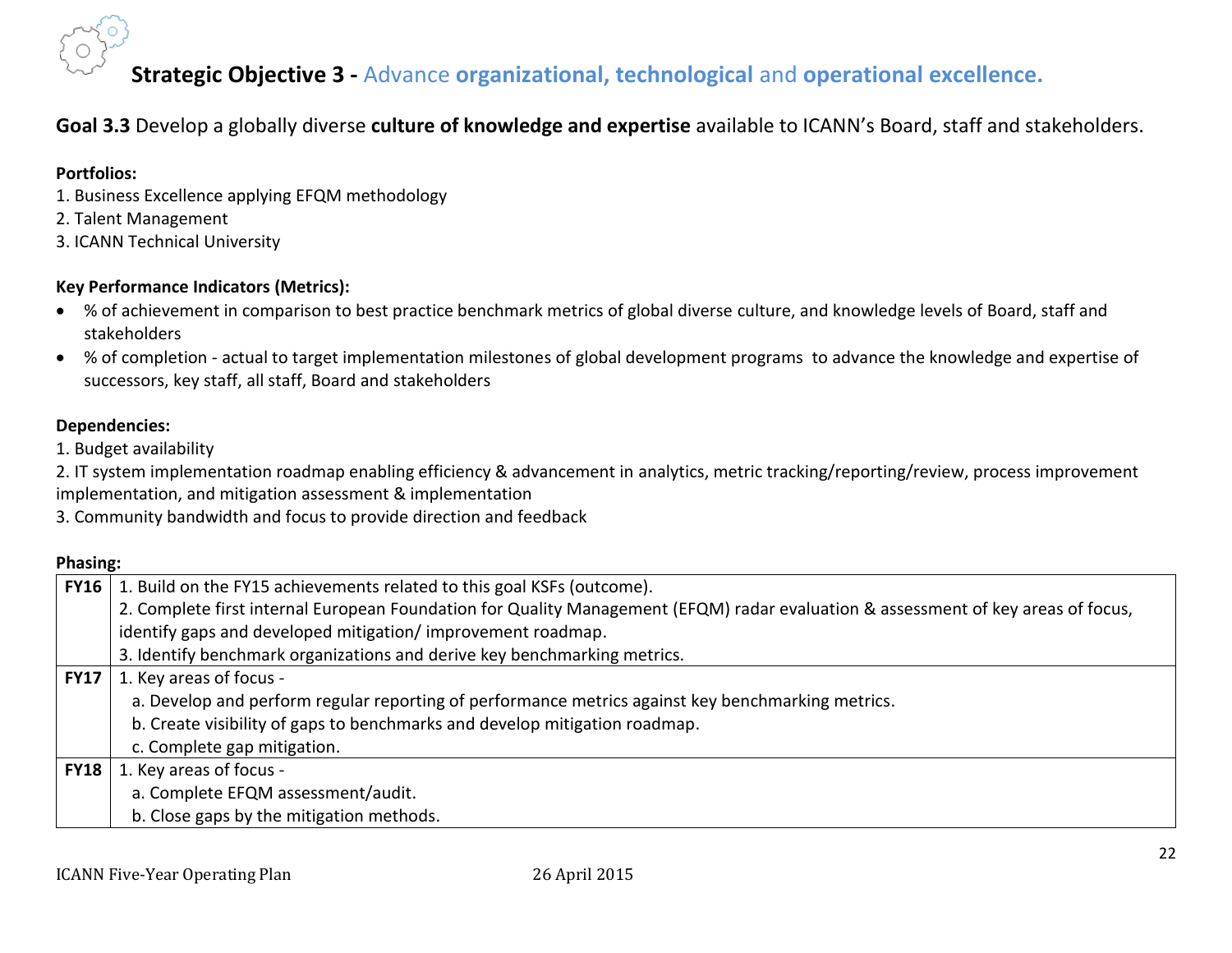|             | 2. Second tier focus areas -                                                                  |
|-------------|-----------------------------------------------------------------------------------------------|
|             | a. Complete internal EFQM assessment.                                                         |
|             | b. Identify gaps.                                                                             |
|             | c. Develop mitigation/improvement roadmap                                                     |
| <b>FY19</b> | 1. Second tier focus areas -                                                                  |
|             | a. Develop and perform regular reporting of performance metrics against benchmarking metrics. |
|             | b. Create visibility of gaps to benchmarks and develop mitigation roadmap.                    |
|             | c. Complete gap mitigation.                                                                   |
| <b>FY20</b> | 1. Second tier focus areas -                                                                  |
|             | a. Complete EFQM assessment/audit.                                                            |
|             | b. Close gaps by the mitigation methods.                                                      |
|             | 2. Achieve five-year EFQM roadmap.                                                            |
|             | 3. Develop and implement continuous refinement plan.                                          |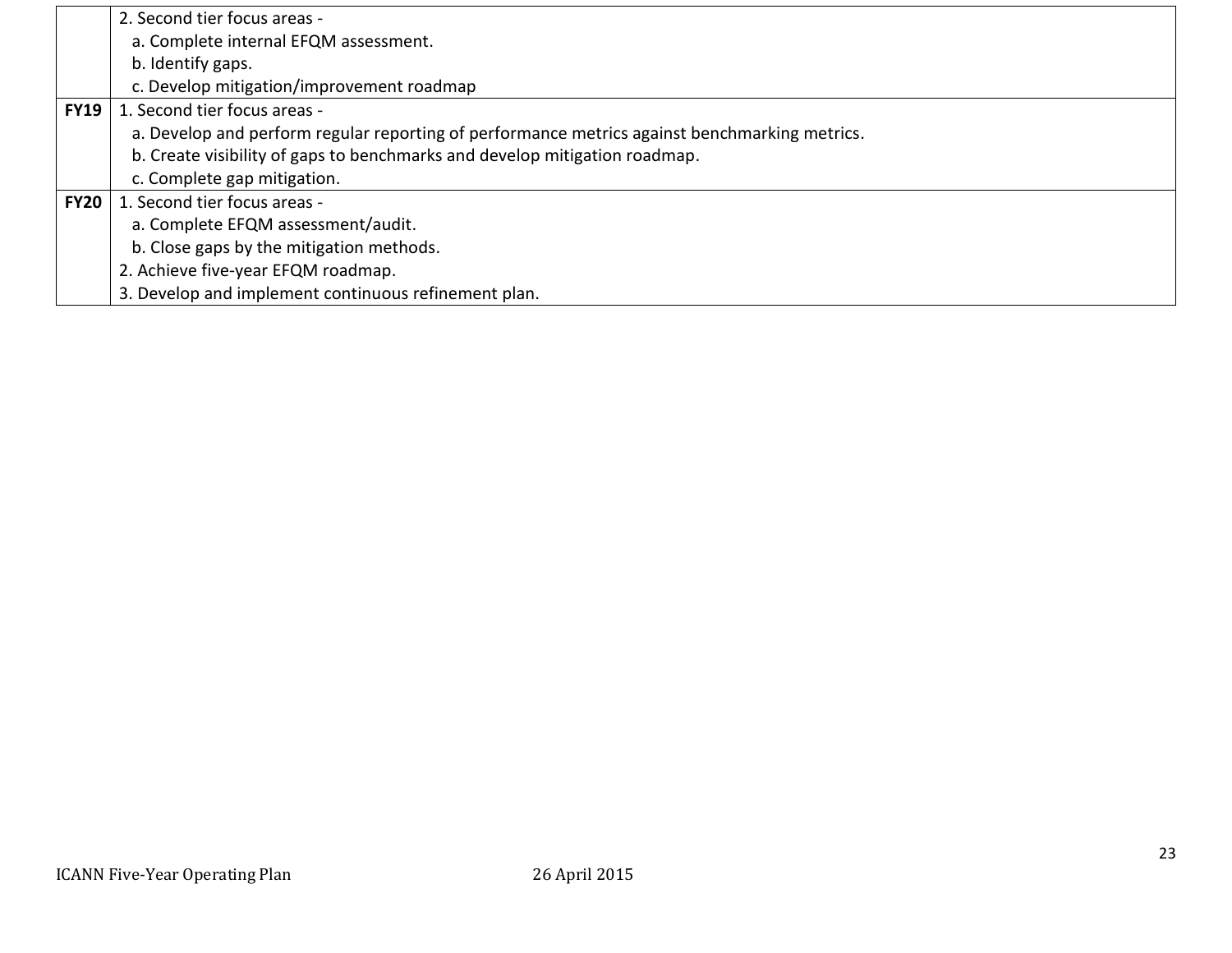

**Strategic Goal 4.1 Encourage engagement** with the existing Internet governance ecosystem at national, regional and global levels.

#### **Portfolios:**

- 1. Coordination of ICANN Participation in Internet Governance (IG)
- 2. Build Stronger Partnerships with Internet Organizations and Initiatives

#### **Key Performance Indicators (Metrics):**

 # of cooperation agreements or formal recognitions (such as Memorandums of Understanding (MOUs)) with international organizations where there is mutual recognition of roles with ICANN

#### **Dependencies:**

- 1. Successful NTIA IANA functions stewardship transition
- 2. Revision of MOUs to more clearly recognize ICANN's role
- 3. Completion of a mapping exercise in FY15 to establish baseline % participation rates
- 4. Completion of a mapping exercise in FY15 to establish baseline measure of # of countries with multistakeholder model IG structures

| <b>FY16</b> | 1. Increase % participation rates from documented baseline established in FY15.                                                           |
|-------------|-------------------------------------------------------------------------------------------------------------------------------------------|
|             | 2. Increase # of demonstration projects in the regions reflecting collaboration with organizations active in the IG ecosystem.            |
| <b>FY17</b> | 1. Increase % participation rates documented as baseline established in FY16.                                                             |
|             | 2. Well-functioning and global acceptance by stakeholders of the post NTIA IANA functions stewardship transition, as reflected in         |
|             | feedback from stakeholders.                                                                                                               |
| <b>FY18</b> | 1. Third year review of strategy and mapping exercises.                                                                                   |
|             | 2. Evolution of global and regional work plans to reflect outcome of review.                                                              |
| <b>FY19</b> | 1. Increase from baseline participation rates documented as baseline established in FY18.                                                 |
| <b>FY20</b> | 1. Strong fully structured working relationships with organizations and entities active in the IG following a successful IANA stewardship |
|             | transition.                                                                                                                               |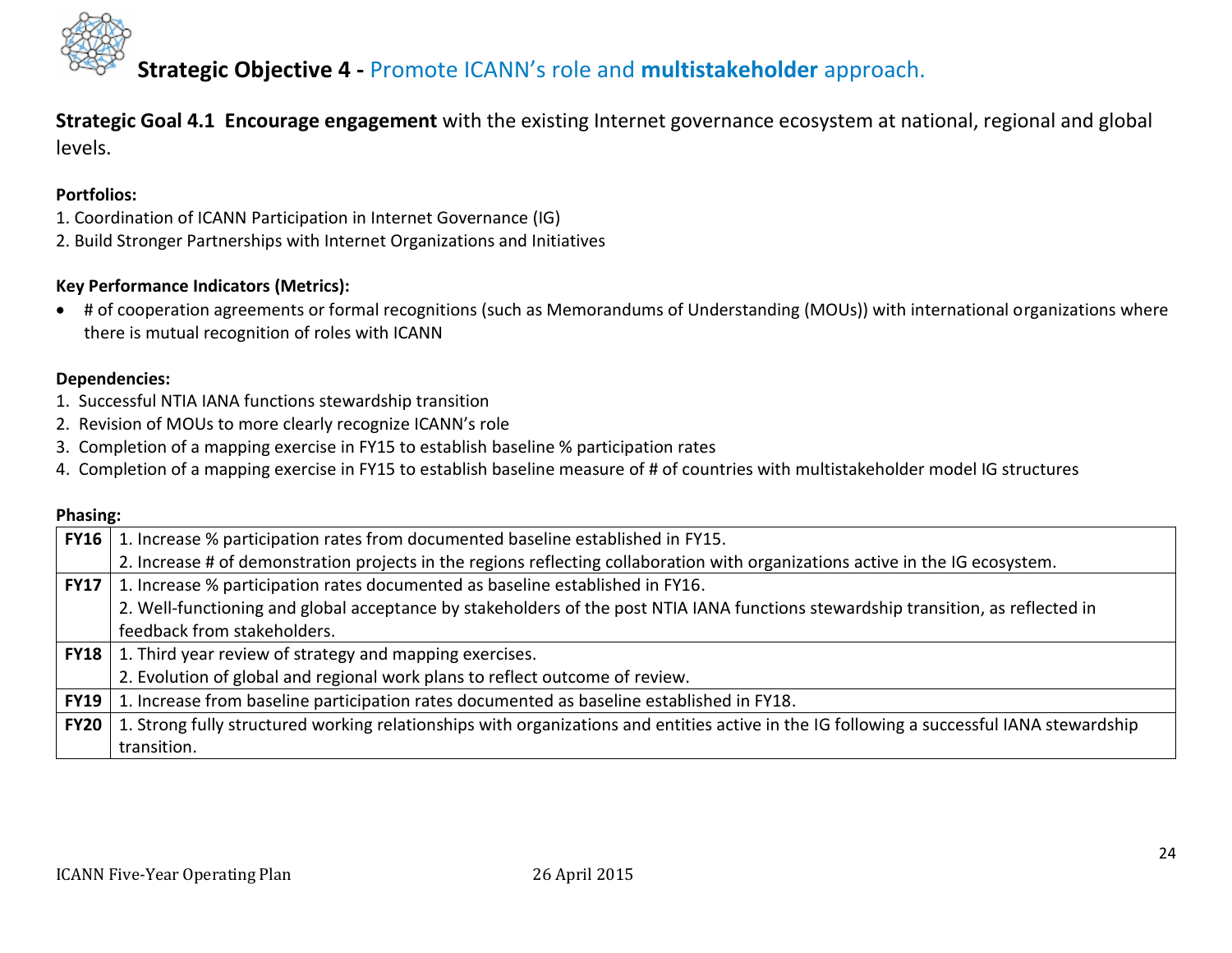

**Strategic Goal 4.2 Clarify the role of governments** in ICANN and work with them to strengthen their commitment to supporting the global Internet ecosystem.

#### **Portfolios:**

- 1. Support GAC Engagement
- 2. Engagement with Governments and IGOs

#### **Key Performance Indicators (Metrics):**

Increase # of GAC members (level of actual active participation and level of representation at ICANN meetings)

#### **Dependencies:**

- 1. Positive outcome of the ITU Plenipot-14
- 2. UN General Assembly discussions in December 2014 and the WSIS 2015 processes

| <b>FY16</b> | 1. Updated government engagement strategy is reflected in the work plan for each region.                                            |
|-------------|-------------------------------------------------------------------------------------------------------------------------------------|
|             | 2. Baseline determination completed to map existing entities within the Internet governance (IG) ecosystem and their posture toward |
|             | ICANN and the multistakeholder model.                                                                                               |
| <b>FY17</b> | 1. Increase the # of governmental entities actively participating in ICANN.                                                         |
|             | 2. Increase the # of frameworks for cooperation and in the number of multistakeholder IG approaches adopted.                        |
|             | <b>FY18</b>   1. Third year review of strategy.                                                                                     |
|             | 2. Revise global and regional work plans to reflect outcome of strategy review.                                                     |
| <b>FY19</b> | 1. Increase # of governmental entities actively participating in ICANN.                                                             |
|             | 2. Increase # of frameworks for partnership and in the number of multistakeholder IG approaches adopted.                            |
| <b>FY20</b> | 1. Enhanced relationships with governments that encourage them to support the adoption of the multistakeholder IG approaches on     |
|             | national, regional and global levels.                                                                                               |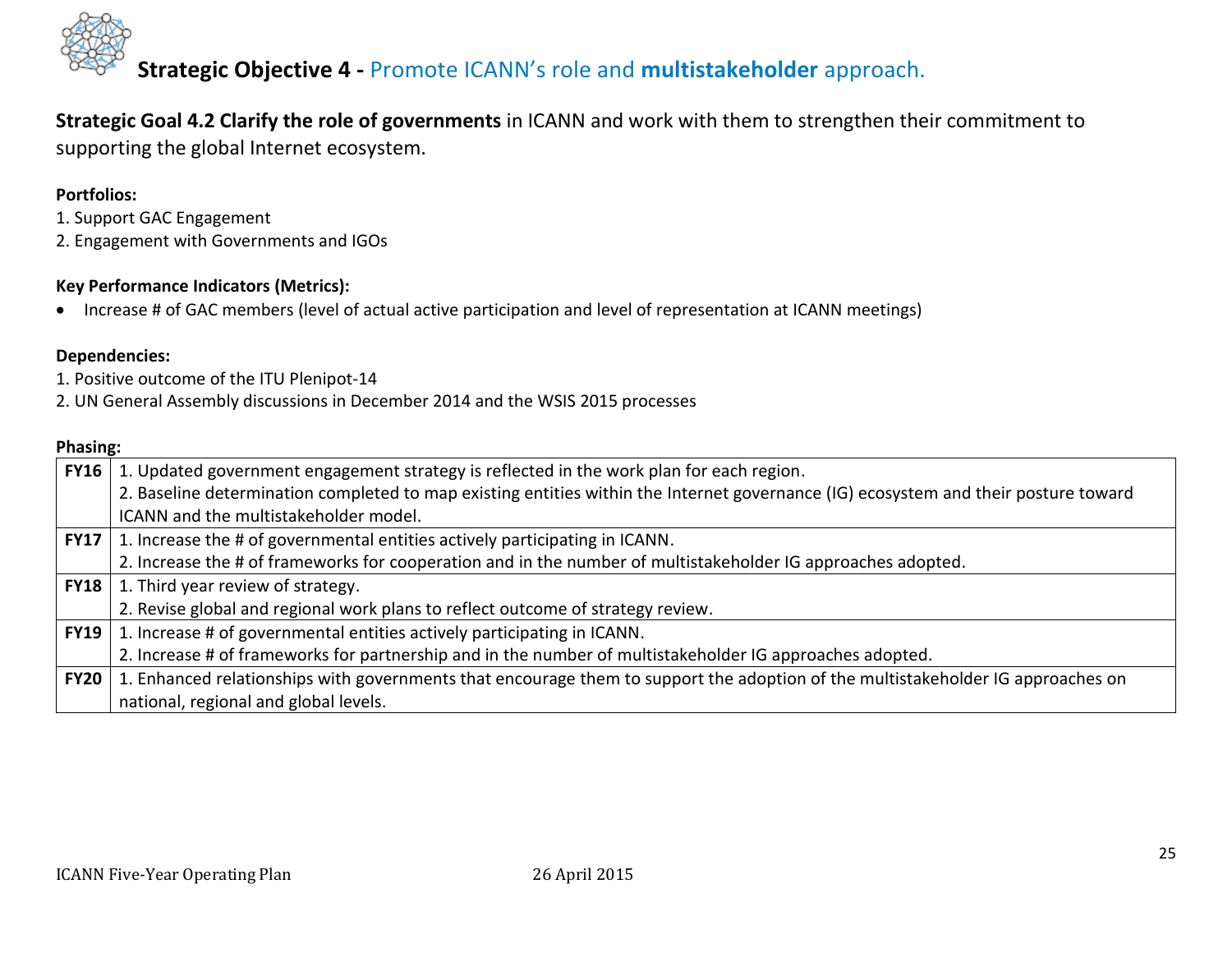**Strategic Goal 4.3** Participate in the evolution of a global, trusted, inclusive multistakeholder **Internet governance ecosystem** that addresses Internet issues.

#### **Portfolios:**

1. Support Internet Governance (IG) Ecosystem Advancement

#### **Key Performance Indicators (Metrics):**

# of governments and other stakeholders willing to have a national multistakeholder distributed IG approach

#### **Dependencies:**

- 1. Completion of FY15 base line mapping of organizations participating in the IG ecosystem
- 2. Revision of MOU agreements to include clearer language endorsing multistakeholder distributed IG approaches
- 3. Completion of FY15 baseline mapping of national and regional multistakeholder IG approaches

| <b>FY16</b> | 1. Increase in # of cooperation agreements with respective Internet organizations and regional and national multistakeholder IG             |
|-------------|---------------------------------------------------------------------------------------------------------------------------------------------|
|             | approaches over baseline established in FY 2015.                                                                                            |
|             | 2. Increase # national IG multistakeholder approaches over baseline established in 2015.                                                    |
| <b>FY17</b> | 1. Increase in # of cooperation agreements with respective Internet organizations and regional and national multistakeholder IG             |
|             | approaches over baseline established in FY16.                                                                                               |
|             | 2. Identification of potential best practices among national and regional multistakeholder IG approaches to be highlighted in outreach      |
|             | work for further adoption of multistakeholder model IG governance mechanisms.                                                               |
| <b>FY18</b> | 1. Year three review of the goals and delivery strategy for those goals.                                                                    |
|             | a. Evolution and improvement of global engagement work plan based upon completed review.                                                    |
|             | b. Increase in # of projects and work reflecting collaboration with respective Internet organizations over baseline established in FY17.    |
|             | c. Identification of potential best practices among national and regional multistakeholder IG approaches to be highlighted in outreach      |
|             | work for further adoption of multistakeholder model IG governance mechanisms.                                                               |
| <b>FY19</b> | 1. Revise global strategy and goals reflected in regional strategies and work plans.                                                        |
|             | 2. Increase in # of projects and work reflecting collaboration with respective Internet organizations over baseline established in FY18.    |
| <b>FY20</b> | 1. ICANN involvement, consistent with its mission and within its mandate, in a full implementation of a distributed trusted fully inclusive |
|             | multistakeholder IG ecosystem; perception that technical and non-technical IG issues are successfully addressed using multistakeholder      |
|             | model.                                                                                                                                      |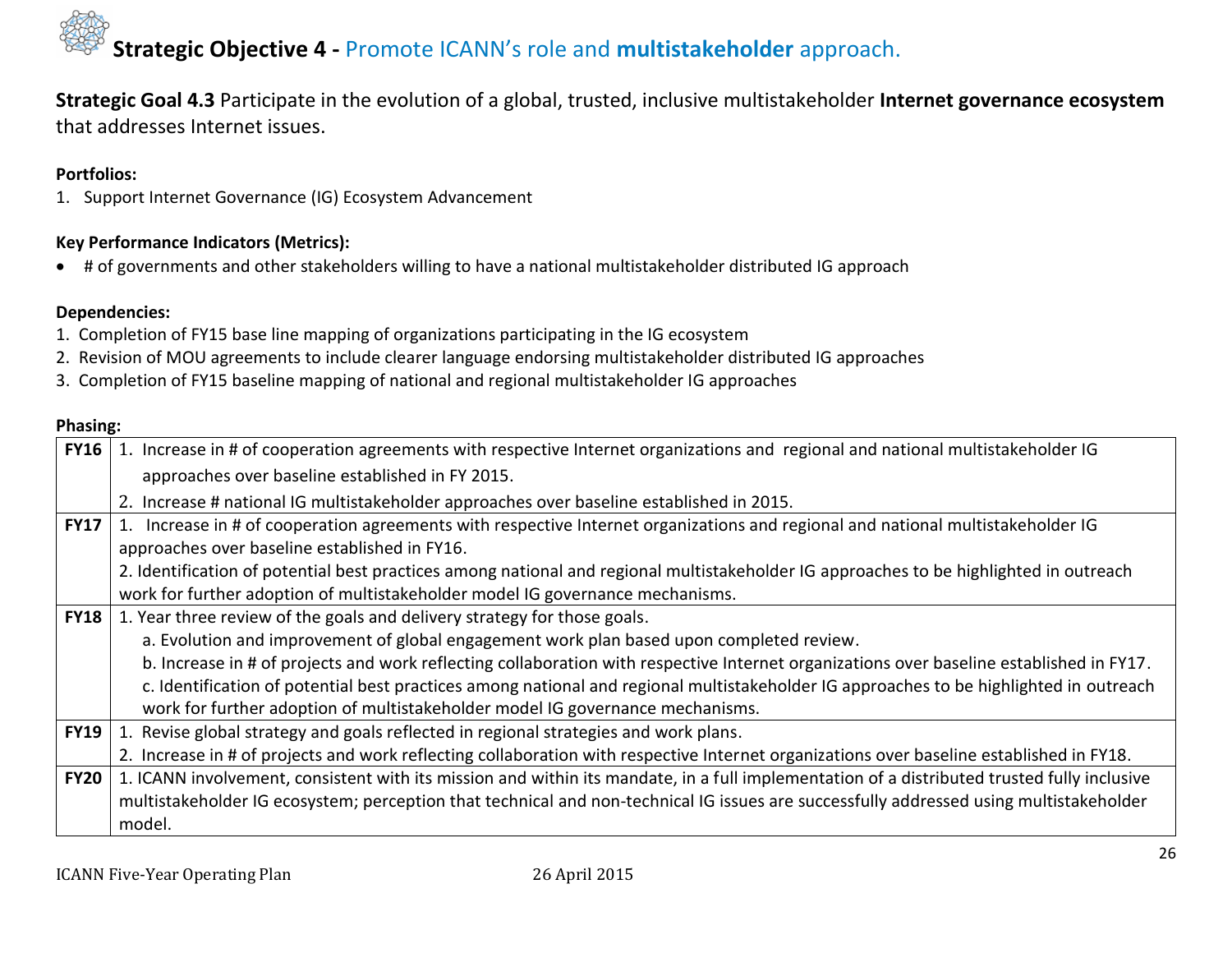

**Strategic Goal 4.4** Promote role clarity and establish mechanisms to increase trust within the ecosystem rooted in the public interest.

#### **Portfolios:**

1. Strategic Initiatives

#### **Key Performance Indicators (Metrics):**

- Develop a framework that generates institutional confidence in ICANN and builds trust over time
	- --Assemble and refine Accountability-related KPIs as a means of measuring ICANN's accountability
	- --Implement means of measuring long-range progress

#### **Dependencies:**

- 1. External: ICANN community
- 2. Internal: Policy, GSE, Communications and Legal (in the context of the Board)
- 3. Touch points with Board, staff and stakeholders

| <b>FY16</b> | 1. Assess current practices and documentation.                                                                                       |
|-------------|--------------------------------------------------------------------------------------------------------------------------------------|
|             | 2. Assemble and refine Accountability-related KPIs, in line with Accountability Framework proposed by One World Trust in response to |
|             | recommendations of Accountability and Transparency Review Teams to implement a means of measuring ICANN's accountability.            |
|             | 3. Identify and propose best practices.                                                                                              |
|             | 4. Propose measurements and benchmarks.                                                                                              |
| <b>FY17</b> | 1. Implement agreed-upon plan and practices.                                                                                         |
|             | 2. Implement ongoing measurement, benchmarking and reporting.                                                                        |
|             | 3. Implement means of measuring long-range progress.                                                                                 |
|             | <b>FY18</b>   1. Implement agreed-upon plan and practices.                                                                           |
|             | 2. Implement ongoing measurement, benchmarking and reporting.                                                                        |
| <b>FY19</b> | 1. Implement agreed-upon plan and practices.                                                                                         |
|             | 2. Implement ongoing measurement, benchmarking and reporting.                                                                        |
| <b>FY20</b> | 1. Assess and adjust plan and practices as needed.                                                                                   |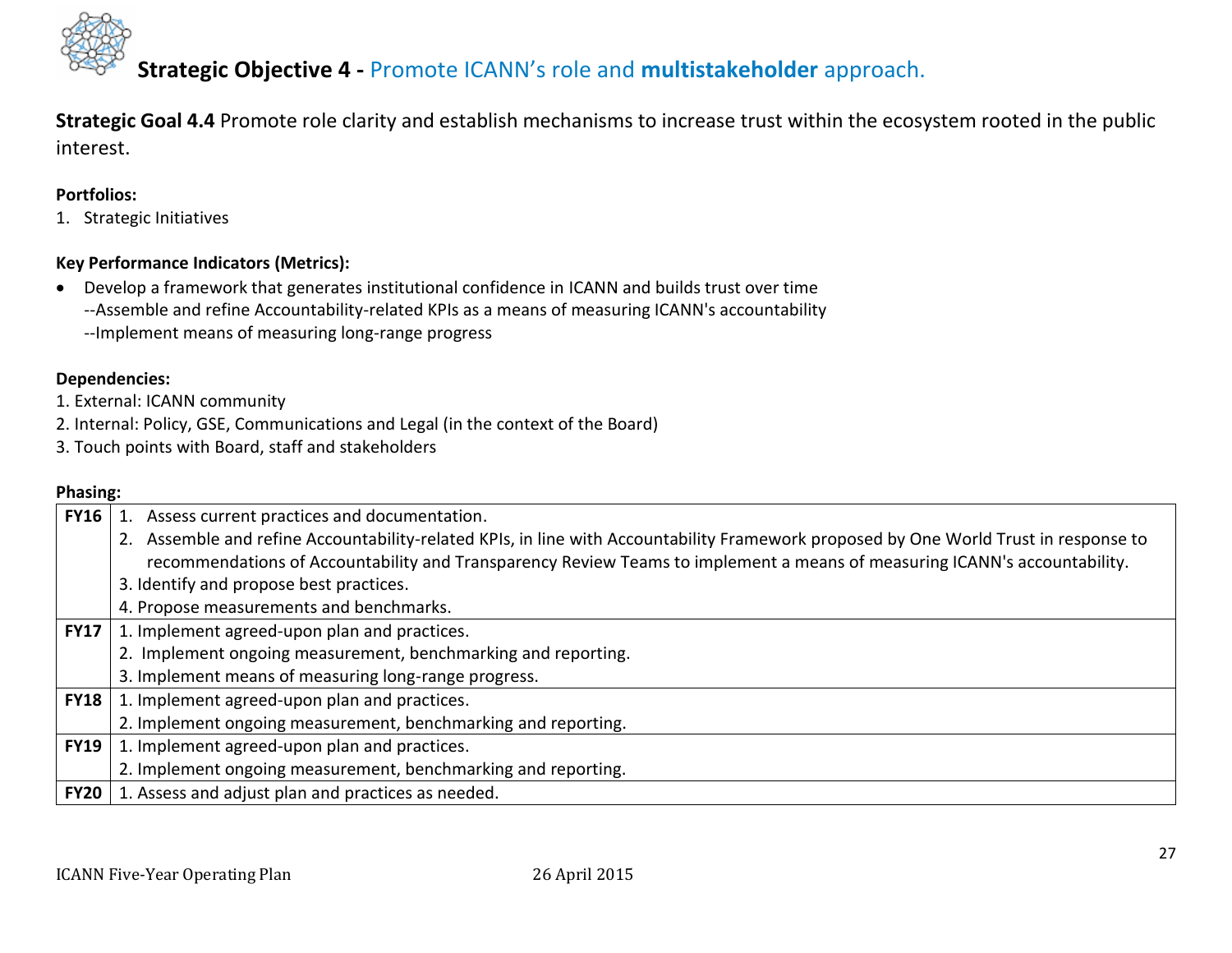**Strategic Objective 5 -** Develop and implement a **global public interest** framework bounded by ICANN's mission.

**Strategic Goal 5.1** Act as a **steward of the public interest**.

#### **Portfolios:**

- 1. Legal Advisory Function
- 2. Public Interest Decision-Making
- 3. Legal Internal Support
- 4. Support ICANN Board

#### **Key Performance Indicators (Metrics):**

 # of ICANN decisions and advice (Board, staff and stakeholders) that are rationalized based on common consensus based definition of public interest

#### **Dependencies:**

1. Community, Board and Executive involvement in the dialogue regarding the public interest definitions and framework to hold as an ICANN standard

| <b>FY16</b> | 1. Create Framework for ICANN Supporting Organizations and Advisory Committee to assist them in assessing how their actions are          |
|-------------|------------------------------------------------------------------------------------------------------------------------------------------|
|             | aligned to the public interest.                                                                                                          |
| <b>FY17</b> | 1. Measure and baseline the % of actions by ICANN in decision-making and how rationales are including the public interest assessments as |
|             | part of decision-making.                                                                                                                 |
| <b>FY18</b> | 1. Increase from the baseline the % actions by ICANN in decision-making and how rationales are including the public interest assessments |
|             | as part of decision-making.                                                                                                              |
| <b>FY19</b> | 1. Continue to increase on the % actions by ICANN in decision-making and how rationales are including the public interest assessments as |
|             | part of decision-making.                                                                                                                 |
| <b>FY20</b> | 1. Reach goal of all material actions including a consideration of decision-making and how rationales are including the public interest  |
|             | assessments as part of decision-making.                                                                                                  |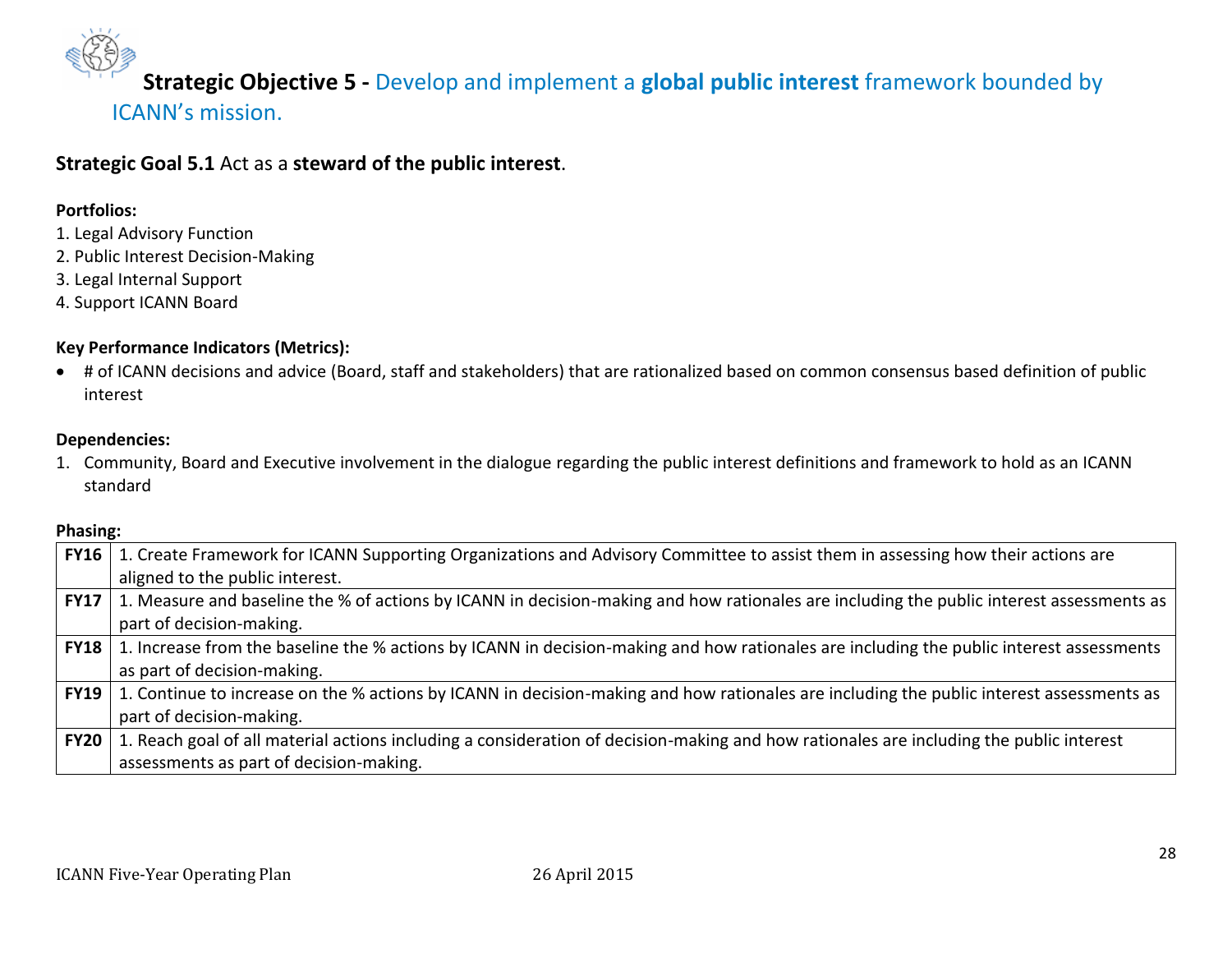

**Strategic Objective 5 -** Develop and implement a **global public interest** framework bounded by ICANN's mission.

#### **Strategic Goal 5.2** Promote **ethics, transparency and accountability** across the ICANN community.

| <b>Portfolios:</b>                                                |
|-------------------------------------------------------------------|
| 1. Affirmation of Commitments (AoC) Accountability & Transparency |
| Review                                                            |
| 2. AoC Whois Policy Review                                        |
| 3. AoC SSR Review                                                 |
| 4. AoC Competition, Consumer Trust & Consumer Choice Review       |

5. Accountability and Transparency Mechanisms 6. Conflicts of Interest and Organizational Ethics 7. IANA Functions Stewardship Transition & Enhancing ICANN Accountability

#### **Key Performance Indicators (Metrics):**

 Public interest framework index (e.g., DIDP and correspondence posted on time, compliance with the conflict of interest policy and compliance with the Board Code of Conduct)

#### **Dependencies:**

1. Stakeholder Community, Board and Executive agreement on a clear, actionable Accountability and Ethical Framework

| <b>FY16</b> | 1. Create and publish revised Accountability and Ethical Framework and develop baseline metrics to measure to demonstrate impact on  |
|-------------|--------------------------------------------------------------------------------------------------------------------------------------|
|             | organization.                                                                                                                        |
| <b>FY17</b> | 1. Measure against the baseline metrics developed in FY16 and show increase in acceptance and impact of Accountability and Ethical   |
|             | Framework.                                                                                                                           |
|             | 2. Continue to review for improvements and enhancements. Measure and baseline the % of actions by ICANN in decision-making and       |
|             | how rationales are including the public interest assessments as part of decision-making.                                             |
| <b>FY18</b> | 1. Meet increased metrics developed in FY16-FY17 and show increase in acceptance and impact of Accountability and Ethical Framework. |
|             | 2. Continue to review for improvements and enhancements.                                                                             |
| <b>FY19</b> | 1. Meet increased metrics developed in FY16-FY18 and show increase in acceptance and impact of Accountability and Ethical Framework. |
|             | 2. Continue to review for improvements and enhancements.                                                                             |
| <b>FY20</b> | 1. Reach five year goals in acceptance and impact on organization set out in the Accountability and Ethical Framework.               |
|             | 2. Continue to review for improvements and enhancements.                                                                             |
|             | 3. Continue to review for improvements and enhancements.                                                                             |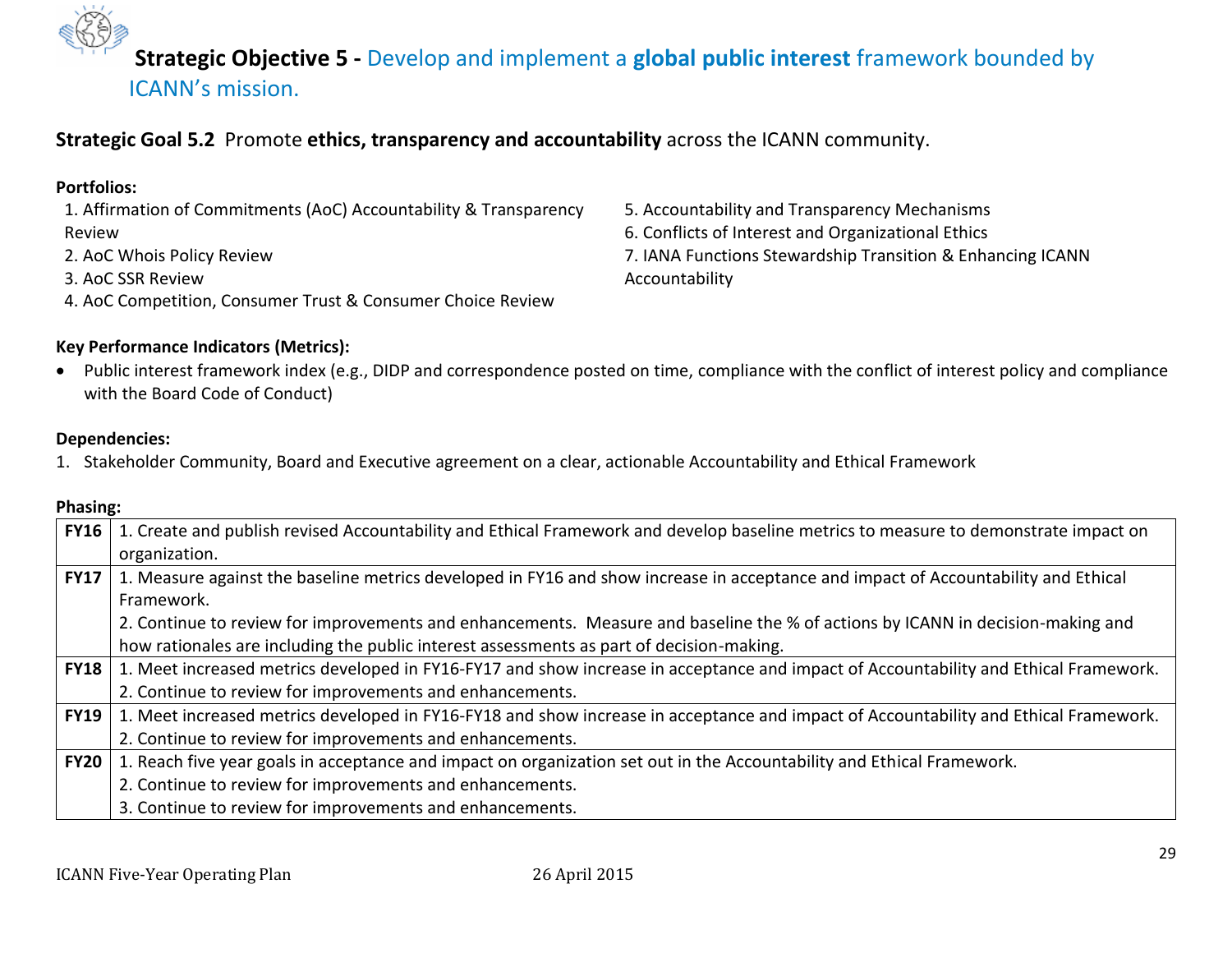

## **Strategic Objective 5 -** Develop and implement a **global public interest** framework bounded by ICANN's mission.

#### **Strategic Goal 5.3 Empower current and new stakeholders** to fully participate in ICANN activities**.**

#### **Portfolios:**

- 1. Strengthening Development and Public Responsibility Department
- 2. Participation in Global Internet Cooperation and Development
- 3. Supporting Education and Academic Outreach
- 4. Supporting the Next Generation

#### **Key Performance Indicators (Metrics):**

# of stakeholders participating in public responsibility programs

#### **Dependencies:**

- 1. Clear understanding of the definition in relation to ICANN's mandate and mission
- 2. Revenue to support efforts
- 3. Engagement and support both with and for other ICANN internal departments
- 4. SO/AC buy-in and support for approach
- 5. Working relationships with Governments in developing and underdeveloped regions as key points of access

| <b>FY16</b> | 1. Establish engagement baseline for under-represented countries and communities and other underrepresented groups and address         |
|-------------|----------------------------------------------------------------------------------------------------------------------------------------|
|             | critical engagement gaps.                                                                                                              |
| <b>FY17</b> | 1. Increase access, knowledge, and capability of priority groups through goal efforts through fully operational Development and Public |
|             | Responsibility Department (DPRD).                                                                                                      |
| <b>FY18</b> | 1. Continue improvement of increased access, knowledge, and capability of target audiences and consolidation of regional strategies.   |
| <b>FY19</b> | 1. Continue improvement of increased access, knowledge, and capability of target audiences.                                            |
| <b>FY20</b> | 1. Assess efforts and impact on target audiences and plan for evolution of operations to continue to address evolving community needs. |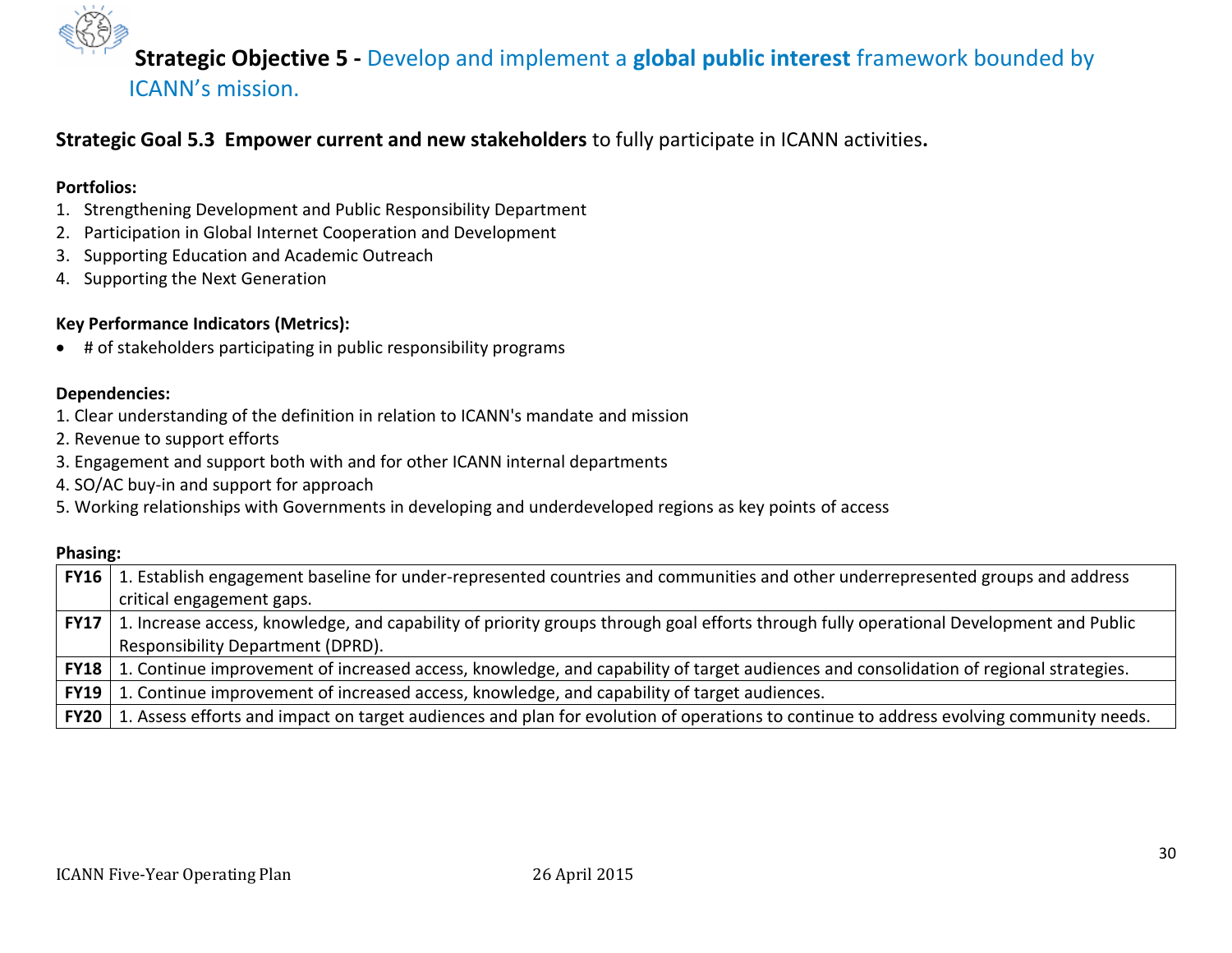## **Five-Year Financial Model**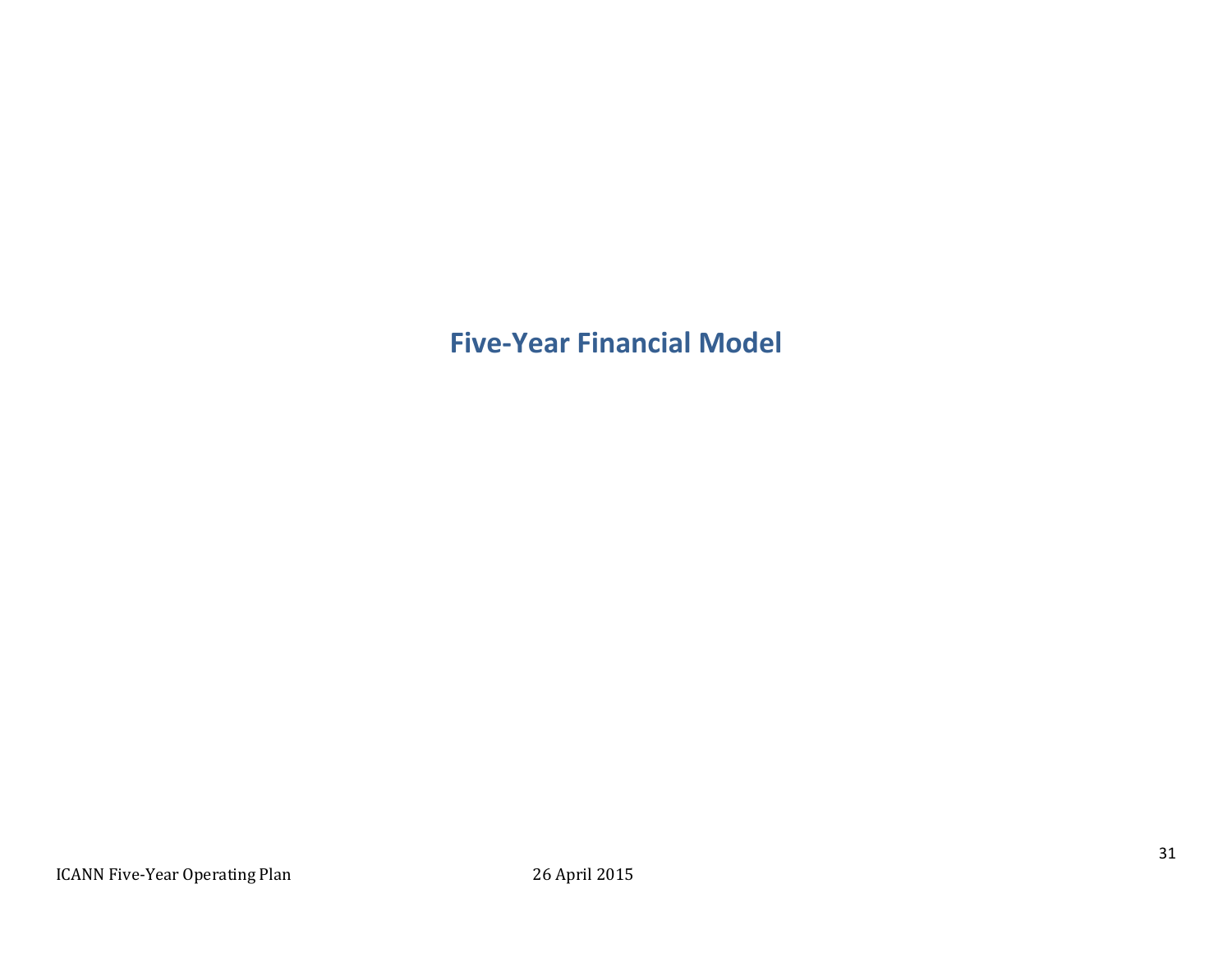## **Introduction**

The financial model provides a long-term perspective on ICANN's high-level revenue and expenses trends. It is a forward looking perspective based on assumptions.

The benefit of building such a model is to raise strategic questions, suggest possible trends, and to provide a tool for management to plan organizational activities. As events and activities unfold, adjustments may become necessary and will naturally impact the five-year financial model.

The financial model is not:

- the result of a detailed budget-like exercise
- a public position statement
- fixed for a long time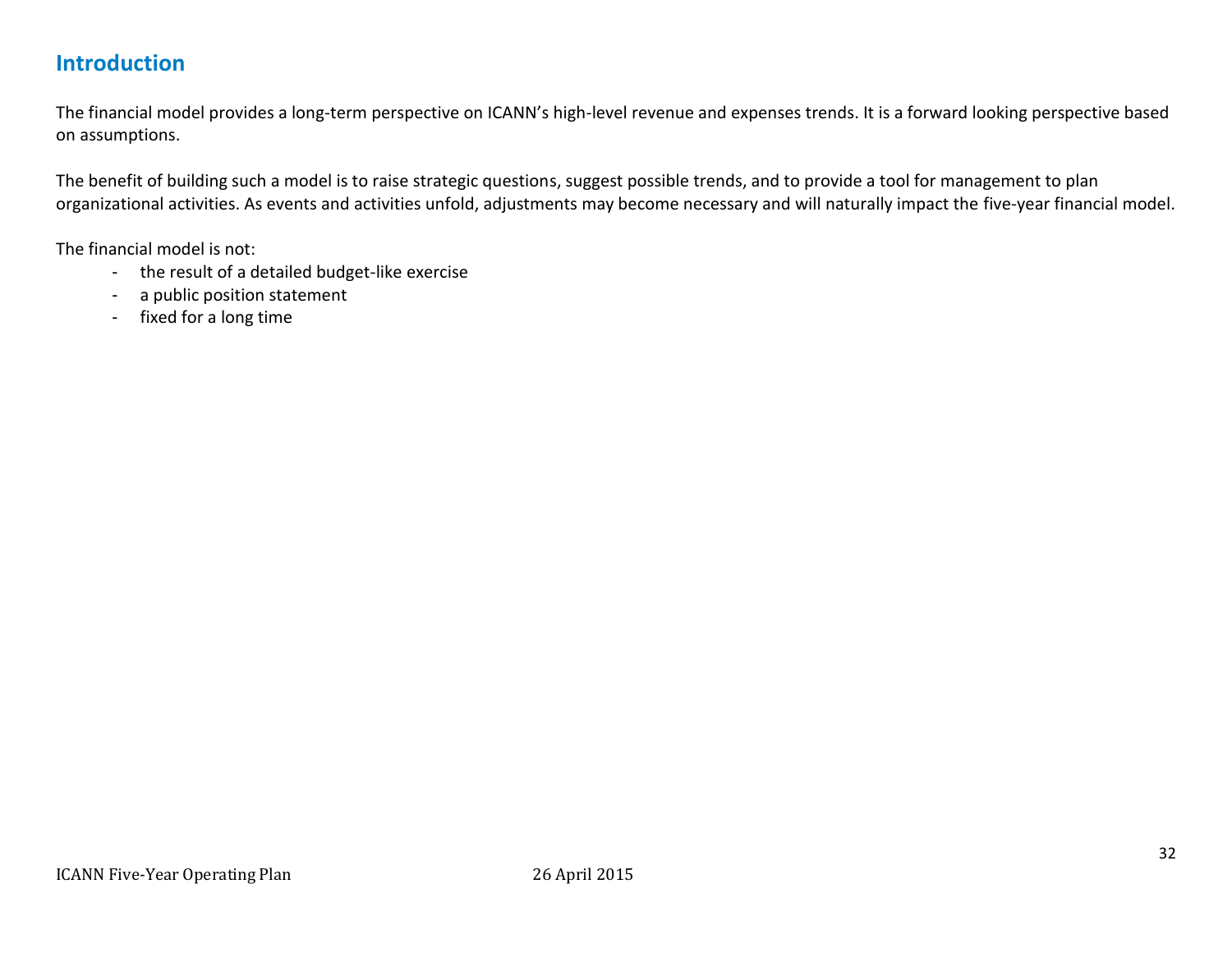## **1. Approach to Five-Year Financial Model**

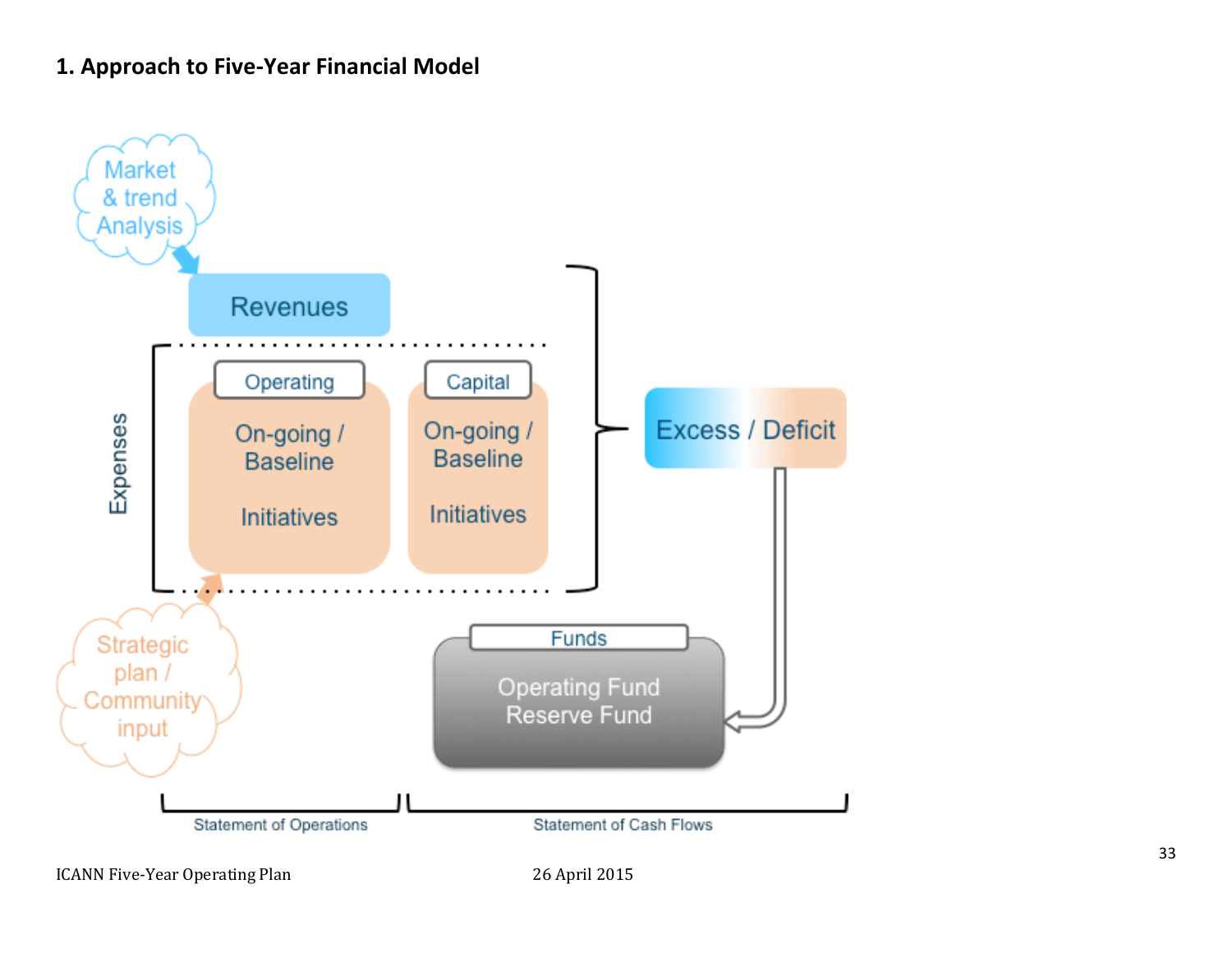## **2. Principles:**

The five-year financial model should:

- a. Reflect a conservative approach.
- b. Assume that incoming funds should equal or exceed outgoing funds.
- c. Assume that the level of outgoing funds reflects the costs of the resources required to achieve the strategic and operating plans.
- d. Include an assumption on maintaining the appropriate level of cash reserve.
- e. Be developed and communicated with clear assumptions.
- f. Provide the sensitivity of fluctuations (e.g., scenarios).
- g. Define aggregates (envelopes), not itemized components.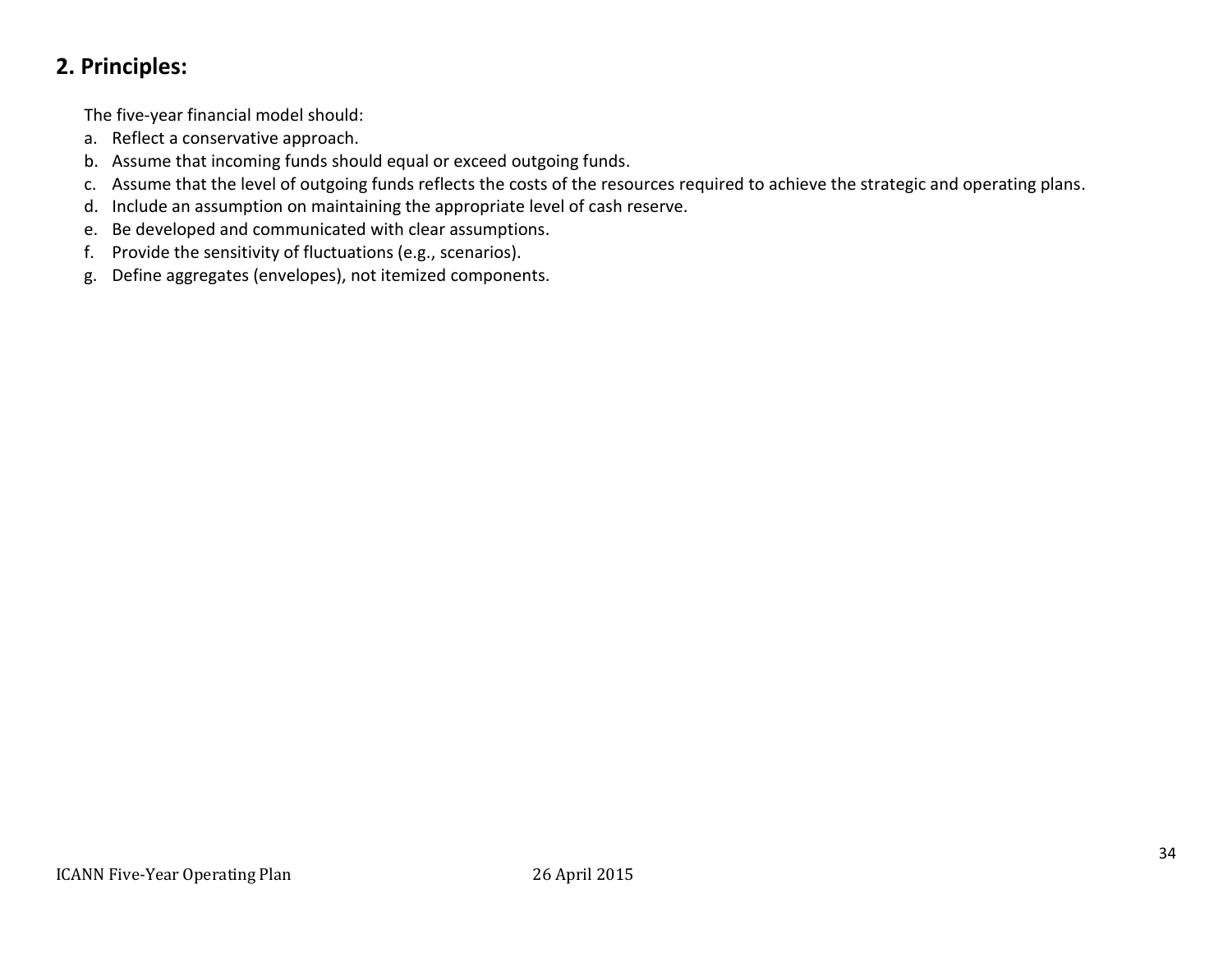## **3. Assumptions:**

- a. Revenue Assumptions:
	- Market and historical trends impacting the evolution of registration volumes, separately for historical Top Level Domains (TLDs) (previous to the current round) and for new TLDs.
	- For new TLDs, registration volumes exceeding the billing threshold for the registry transaction-based fees.
	- Number of active TLDs (delegated in the root), including resulting from a subsequent generic TLD (gTLD) application round.
	- Fee per unit.
	- Contributions received from country code TLD (ccTLD) operators and Regional Internet Registries.
	- Sponsorship contribution received.
	- Revenues for the New gTLD Program: duration, and level of application refunds.
- b. Expenses Assumptions:
	- Year-on-year variation of operating and capital expenses.
	- Non-cash expenses (e.g., depreciation of fixed assets).
	- Special/large initiatives and related expenses (e.g., USG IANA stewardship transition, ATRT2, Whois, infrastructure expansion/improvements,…).
	- Expenses for the New gTLD Program divided between evaluation costs, historical development costs repayment, and hard-to-predict costs (including risks). Evaluation costs to be split into direct costs by phase (initial evaluation, extended evaluation, other phases), and overhead (new gTLD team costs, administration costs, and costs allocation).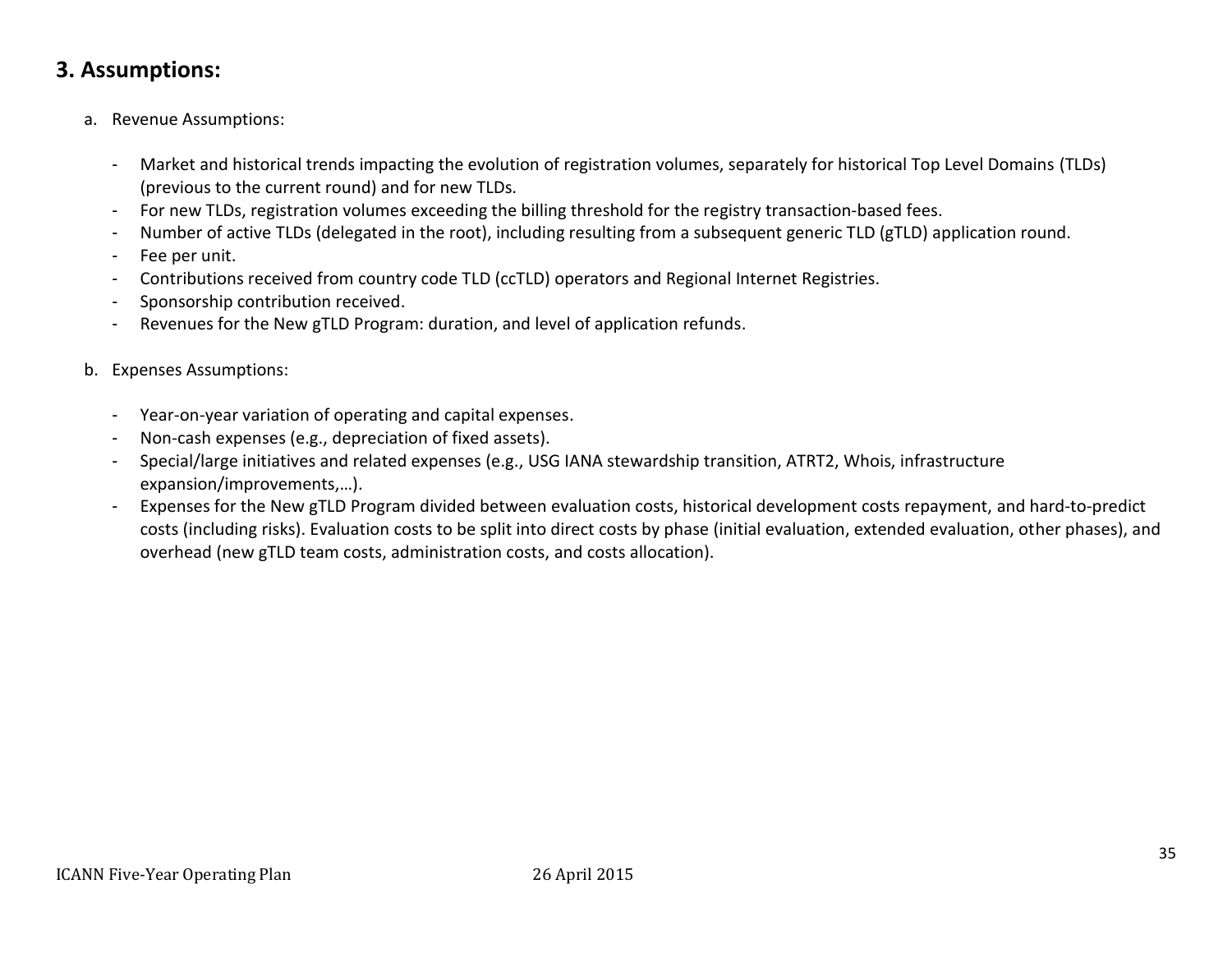## **4. Contents of the financial model**

- a. Financial statements
	- Statement of Operations ("P&L")
	- Statement of Cash flows
- b. Assumptions, including scenarios
- c. Risks and Opportunities